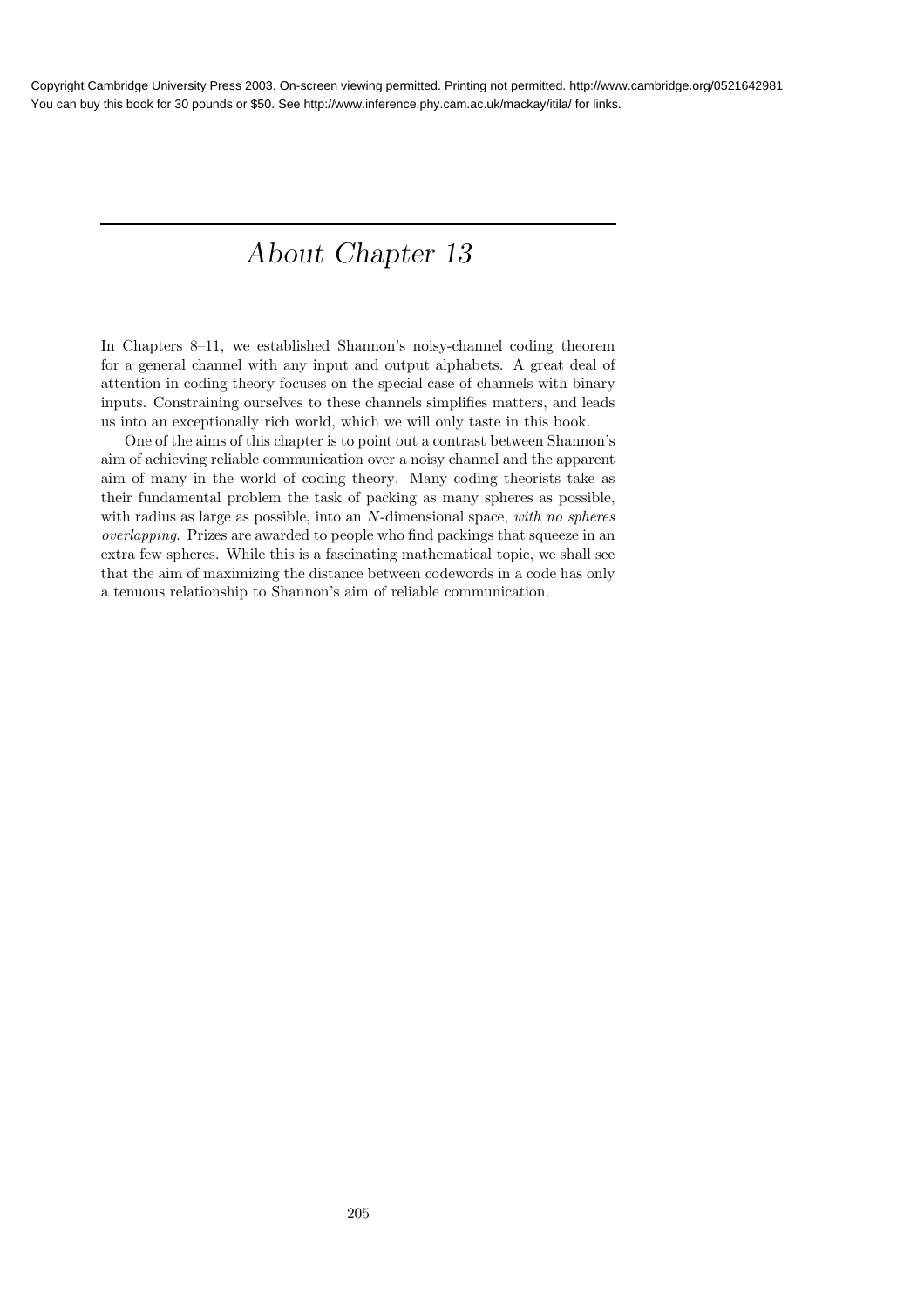# 13

# Binary Codes

We've established Shannon's noisy-channel coding theorem for a general channel with any input and output alphabets. A great deal of attention in coding theory focuses on the special case of channels with binary inputs, the first implicit choice being the binary symmetric channel.

The optimal decoder for a code, given a binary symmetric channel, finds the codeword that is closest to the received vector, closest in Hamming dis- Example: tance. The Hamming distance between two binary vectors is the number of coordinates in which the two vectors differ. Decoding errors will occur if the noise takes us from the transmitted codeword t to a received vector r that is closer to some other codeword. The distances between codewords are thus relevant to the probability of a decoding error.

▶ 13.1 Distance properties of a code

The distance of a code is the smallest separation between two of its codewords.

Example 13.1. The  $(7, 4)$  Hamming code  $(p.8)$  has distance  $d = 3$ . All pairs of its codewords differ in at least 3 bits. The minimum number of errors it can correct is  $t = 1$ ; in general a code with distance d is  $|(d-1)/2|$ error-correcting.

A more precise term for distance is the minimum distance of the code. The distance of a code is often denoted by d or  $d_{\min}$ .

We'll now constrain our attention to linear codes. In a linear code, all codewords have identical distance properties, so we can summarize all the distances between the code's codewords by counting the distances from the all-zero codeword.

The weight enumerator function of a code,  $A(w)$ , is defined to be the number of codewords in the code that have weight  $w$ . The weight enumerator function is also known as the distance distribution of the code.

Example 13.2. The weight enumerator functions of the  $(7, 4)$  Hamming code and the dodecahedron code are shown in figures 13.1 and 13.2.

#### ▶ 13.2 Obsession with distance

Since the minimum number of errors that a code can guarantee to correct, t, is related to its distance d by  $t = |(d-1)/2|$ , many coding theorists focus  $d = 2t + 1$  if d is odd, and on the distance of a code, searching for codes of a given size that have the  $d = 2t + 2$  if d is even. biggest possible distance. Much of practical coding theory has focused on decoders that give the optimal decoding for all error patterns of weight up to the half-distance t of their codes.





(7, 4) Hamming code, and its weight enumerator function.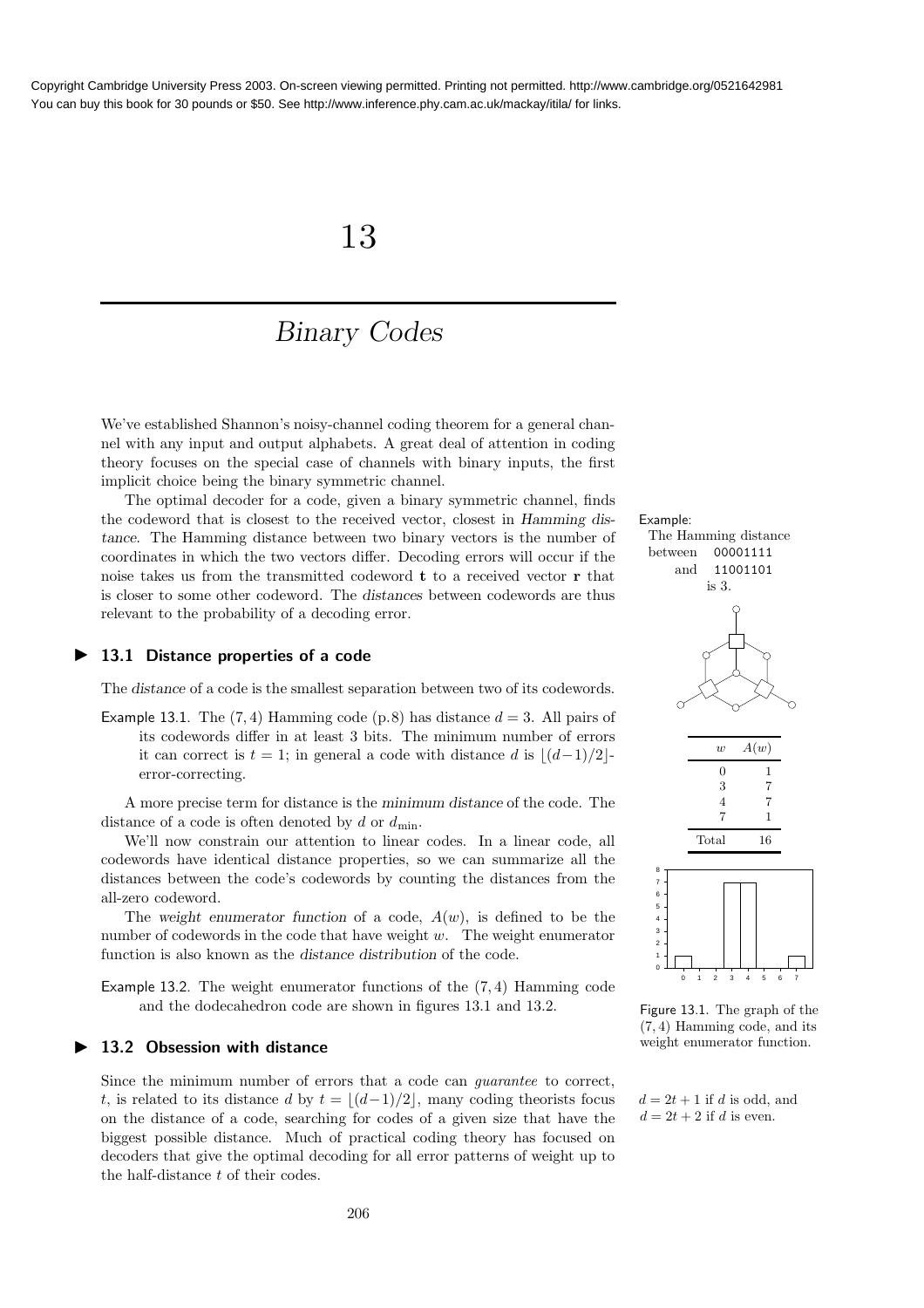#### 13.2: Obsession with distance 207



Figure 13.2. The graph defining the (30, 11) dodecahedron code (the circles are the 30 transmitted bits and the triangles are the 20 parity checks, one of which is redundant) and the weight enumerator function (solid lines). The dotted lines show the average weight enumerator function of all random linear codes with the same size of generator matrix, which will be computed shortly. The lower figure shows the same functions on a log scale.

A bounded-distance decoder is a decoder that returns the closest codeword to a received binary vector **r** if the distance from **r** to that codeword is less than or equal to  $t$ ; otherwise it returns a failure message.

The rationale for not trying to decode when more than  $t$  errors have occurred might be 'we can't *guarantee* that we can correct more than  $t$  errors, so we won't bother trying – who would be interested in a decoder that corrects some error patterns of weight greater than  $t$ , but not others?' This defeatist attitude is an example of worst-case-ism, a widespread mental ailment which this book is intended to cure.

The fact is that bounded-distance decoders cannot reach the Shannon limit  $*$ of the binary symmetric channel; only a decoder that often corrects more than t errors can do this. The state of the art in error-correcting codes have decoders that work way beyond the minimum distance of the code.

#### Definitions of good and bad distance properties

Given a family of codes of increasing blocklength  $N$ , and with rates approaching a limit  $R > 0$ , we may be able to put that family in one of the following categories, which have some similarities to the categories of 'good' and 'bad' codes defined earlier (p.183):

- A sequence of codes has 'good' distance if  $d/N$  tends to a constant greater than zero.
- A sequence of codes has 'bad' distance if  $d/N$  tends to zero.

A sequence of codes has 'very bad' distance if  $d$  tends to a constant.

Example 13.3. A low-density generator-matrix code is a linear code whose  $K \times$ N generator matrix **G** has a small number  $d_0$  of 1s per row, regardless of how big N is. The minimum distance of such a code is at most  $d_0$ , so low-density generator-matrix codes have 'very bad' distance.

While having large distance is no bad thing, we'll see, later on, why an emphasis on distance can be unhealthy.



Figure 13.3. The graph of a rate- $\frac{1}{2}$  low-density generator-matrix code. The rightmost  $M$  of the transmitted bits are each connected to a single distinct parity constraint.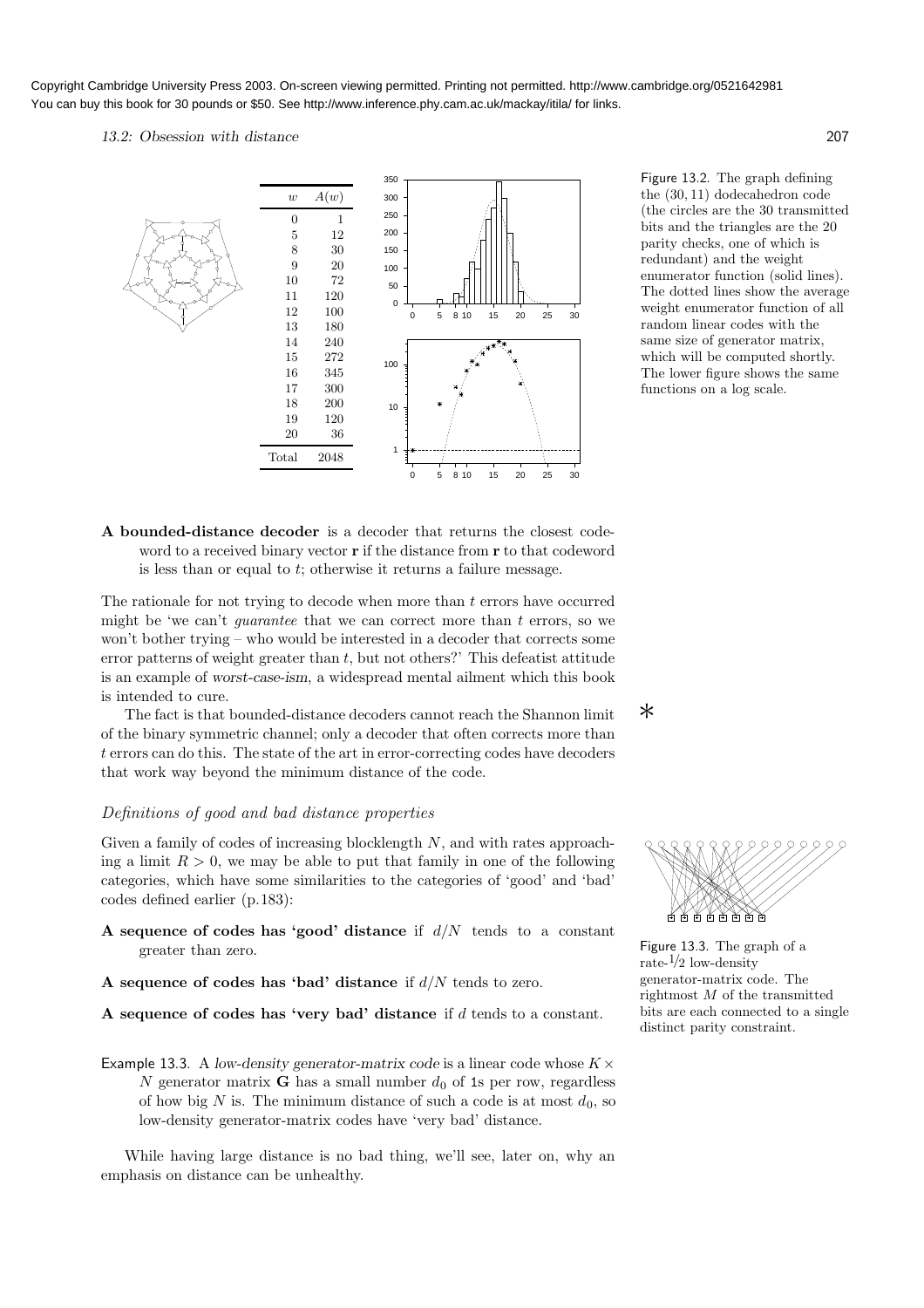$13$  — Binary Codes





Figure 13.4. Schematic picture of part of Hamming space perfectly filled by t-spheres centred on the codewords of a perfect code.

#### ▶ 13.3 Perfect codes

A t-sphere (or a sphere of radius t) in Hamming space, centred on a point  $x$ , is the set of points whose Hamming distance from  $x$  is less than or equal to  $t$ .

The (7, 4) Hamming code has the beautiful property that if we place 1 spheres about each of its 16 codewords, those spheres perfectly fill Hamming space without overlapping. As we saw in Chapter 1, every binary vector of length 7 is within a distance of  $t = 1$  of exactly one codeword of the Hamming code.

A code is a perfect  $t$ -error-correcting code if the set of  $t$ -spheres centred on the codewords of the code fill the Hamming space without overlapping. (See figure 13.4.)

Let's recap our cast of characters. The number of codewords is  $S = 2<sup>K</sup>$ . The number of points in the entire Hamming space is  $2^N$ . The number of points in a Hamming sphere of radius  $t$  is

$$
\sum_{w=0}^{t} \binom{N}{w}.\tag{13.1}
$$

For a code to be perfect with these parameters, we require  $S$  times the number of points in the *t*-sphere to equal  $2^N$ :

for a perfect code, 
$$
2^K \sum_{w=0}^{t} {N \choose w} = 2^N
$$
 (13.2)

or, equivalently, 
$$
\sum_{w=0}^{t} {N \choose w} = 2^{N-K}.
$$
 (13.3)

For a perfect code, the number of noise vectors in one sphere must equal the number of possible syndromes. The (7, 4) Hamming code satisfies this numerological condition because

$$
1 + \binom{7}{1} = 2^3. \tag{13.4}
$$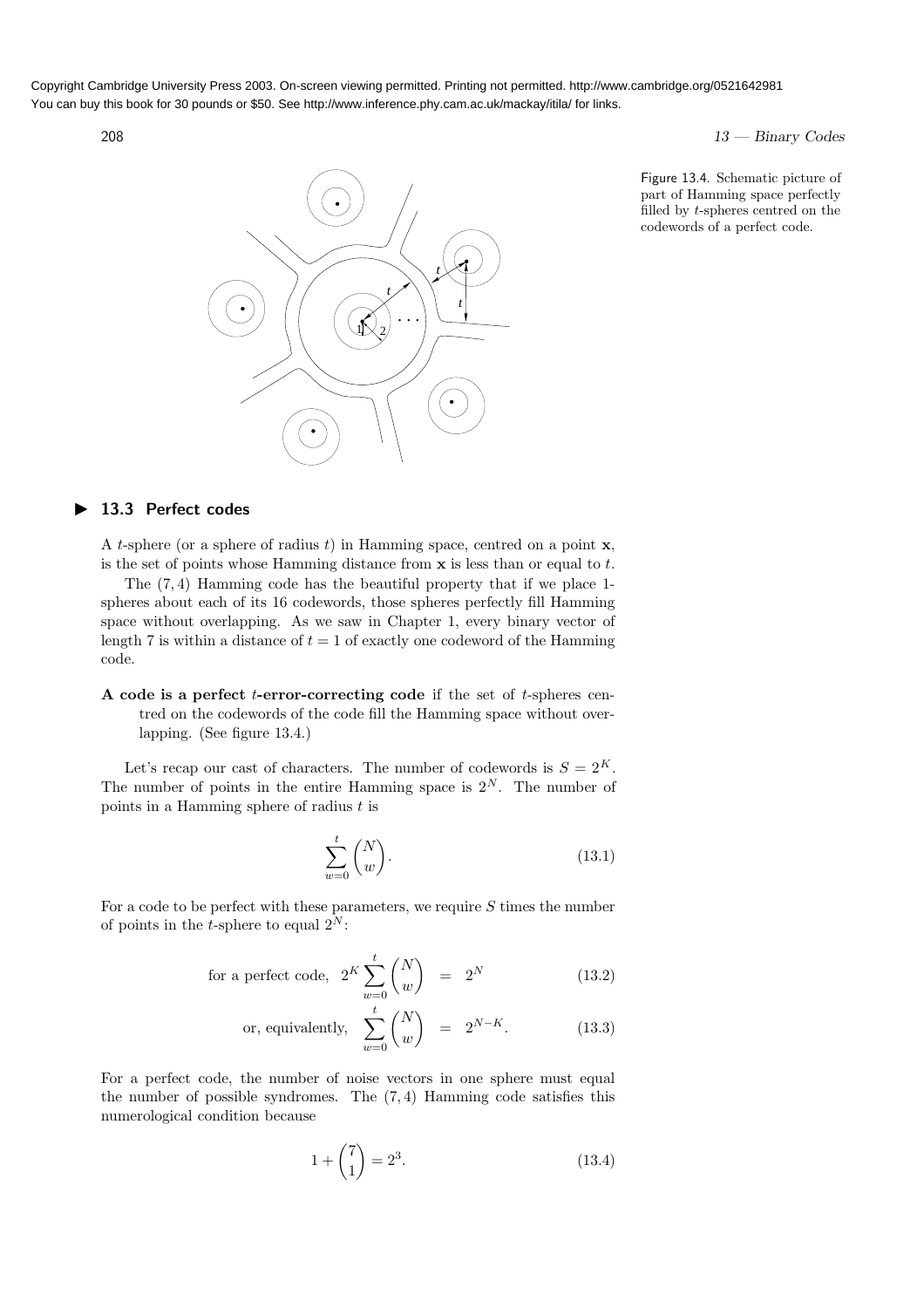13.3: Perfect codes 209



Figure 13.5. Schematic picture of Hamming space not perfectly filled by t-spheres centred on the codewords of a code. The grey regions show points that are at a Hamming distance of more than  $t$ from any codeword. This is a misleading picture, as, for any  $code$  with large  $t$  in high dimensions, the grey space between the spheres takes up almost all of Hamming space.

How happy we would be to use perfect codes

If there were large numbers of perfect codes to choose from, with a wide range of blocklengths and rates, then these would be the perfect solution to Shannon's problem. We could communicate over a binary symmetric channel with noise level  $f$ , for example, by picking a perfect  $t$ -error-correcting code with blocklength N and  $t = f^*N$ , where  $f^* = f + \delta$  and N and  $\delta$  are chosen such that the probability that the noise flips more than  $t$  bits is satisfactorily small.

However, there are almost no perfect codes. The only nontrivial perfect  $*$ binary codes are

- 1. the Hamming codes, which are perfect codes with  $t = 1$  and blocklength  $N = 2^M - 1$ , defined below; the rate of a Hamming code approaches 1 as its blocklength  $N$  increases;
- 2. the repetition codes of odd blocklength  $N$ , which are perfect codes with  $t = (N-1)/2$ ; the rate of repetition codes goes to zero as  $1/N$ ; and
- 3. one remarkable 3-error-correcting code with  $2^{12}$  codewords of blocklength  $N = 23$  known as the binary Golay code. [A second 2-errorcorrecting Golay code of length  $N = 11$  over a ternary alphabet was discovered by a Finnish football-pool enthusiast called Juhani Virtakallio in 1947.]

There are no other binary perfect codes. Why this shortage of perfect codes? Is it because precise numerological coincidences like those satisfied by the parameters of the Hamming code (13.4) and the Golay code,

$$
1 + \binom{23}{1} + \binom{23}{2} + \binom{23}{3} = 2^{11},\tag{13.5}
$$

are rare? Are there plenty of 'almost-perfect' codes for which the t-spheres fill almost the whole space?

No. In fact, the picture of Hamming spheres centred on the codewords almost filling Hamming space (figure 13.5) is a misleading one: for most codes, whether they are good codes or bad codes, almost all the Hamming space is taken up by the space *between t*-spheres (which is shown in grey in figure 13.5).

Having established this gloomy picture, we spend a moment filling in the properties of the perfect codes mentioned above.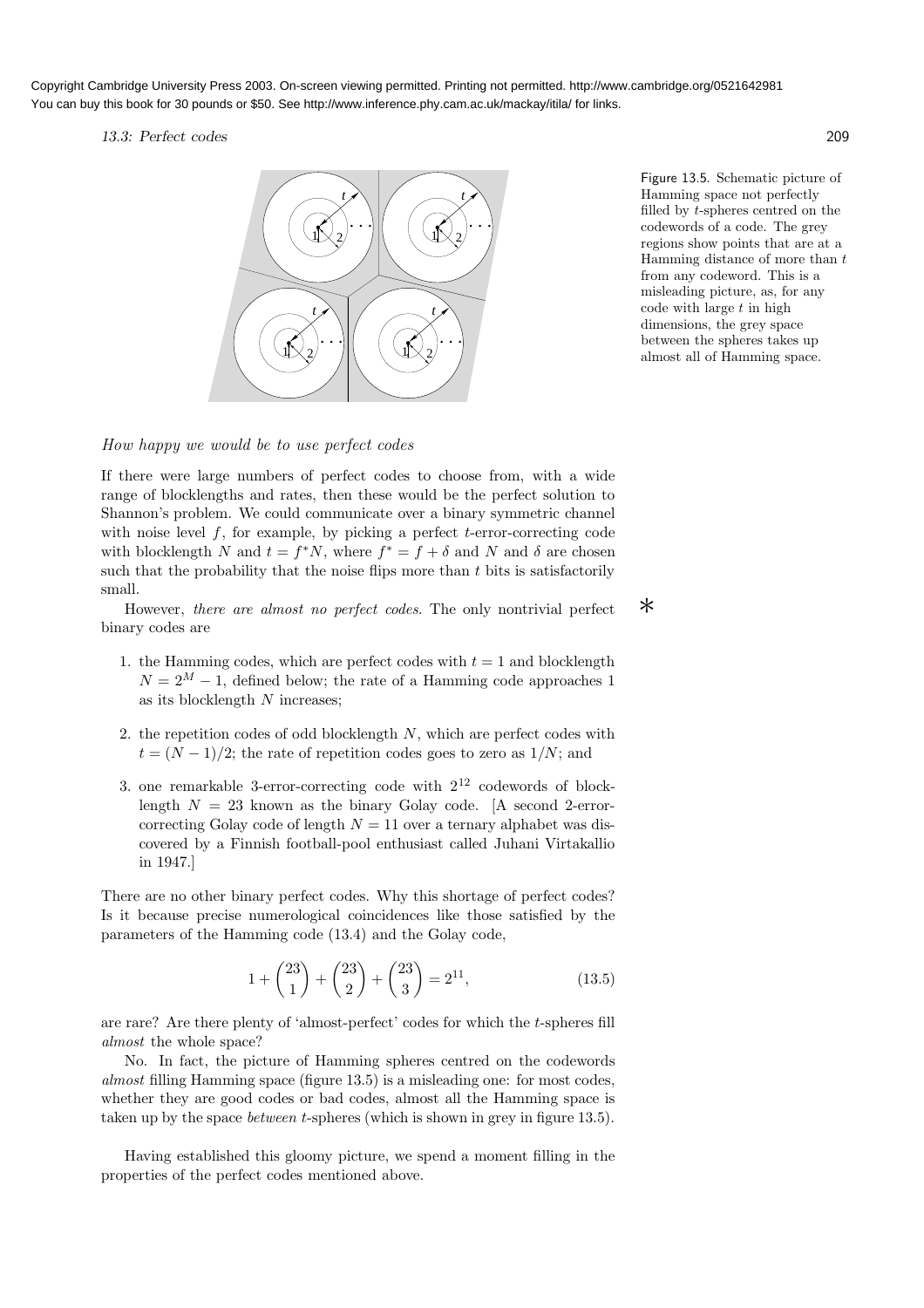

 $13 - \text{Binary Codes}$ 

Figure 13.6. Three codewords.

### The Hamming codes

The  $(7, 4)$  Hamming code can be defined as the linear code whose  $3 \times 7$  paritycheck matrix contains, as its columns, all the  $7 (= 2<sup>3</sup> - 1)$  non-zero vectors of length 3. Since these 7 vectors are all different, any single bit-flip produces a distinct syndrome, so all single-bit errors can be detected and corrected.

We can generalize this code, with  $M = 3$  parity constraints, as follows. The Hamming codes are single-error-correcting codes defined by picking a number of parity-check constraints, M; the blocklength N is  $N = 2^M - 1$ ; the paritycheck matrix contains, as its columns, all the  $N$  non-zero vectors of length  $M$ bits.

The first few Hamming codes have the following rates:

| Checks, $M$ $(N, K)$ $R = K/N$ |                    |       |                       |
|--------------------------------|--------------------|-------|-----------------------|
| 2                              | (3,1)              | 1/3   | repetition code $R_3$ |
| 3                              | (7, 4)             | 4/7   | $(7, 4)$ Hamming code |
| 4                              | $(15, 11)$ $11/15$ |       |                       |
| 5                              | (31, 26)           | 26/31 |                       |
| 6                              | $(63, 57)$ 57/63   |       |                       |

Exercise 13.4.<sup>[2, p.223]</sup> What is the probability of block error of the  $(N, K)$ Hamming code to leading order, when the code is used for a binary symmetric channel with noise density  $f$ ?

### $\blacktriangleright$  13.4 Perfectness is unattainable – first proof

We will show in several ways that useful perfect codes do not exist (here, 'useful' means 'having large blocklength  $N$ , and rate close neither to 0 nor 1').

Shannon proved that, given a binary symmetric channel with any noise level  $f$ , there exist codes with large blocklength  $N$  and rate as close as you like to  $C(f) = 1 - H_2(f)$  that enable communication with arbitrarily small error probability. For large  $N$ , the number of errors per block will typically by about  $fN$ , so these codes of Shannon are 'almost-certainly- $fN$ -error-correcting' codes.

Let's pick the special case of a noisy channel with  $f \in (1/3, 1/2)$ . Can we find a large *perfect* code that is  $fN$ -error-correcting? Well, let's suppose that such a code has been found, and examine just three of its codewords. (Remember that the code ought to have rate  $R \simeq 1 - H_2(f)$ , so it should have an enormous number  $(2^{NR})$  of codewords.) Without loss of generality, we choose one of the codewords to be the all-zero codeword and define the other two to have overlaps with it as shown in figure 13.6. The second codeword differs from the first in a fraction  $u+v$  of its coordinates. The third codeword differs from the first in a fraction  $v + w$ , and from the second in a fraction  $u + w$ . A fraction x of the coordinates have value zero in all three codewords. Now, if the code is fN-error-correcting, its minimum distance must be greater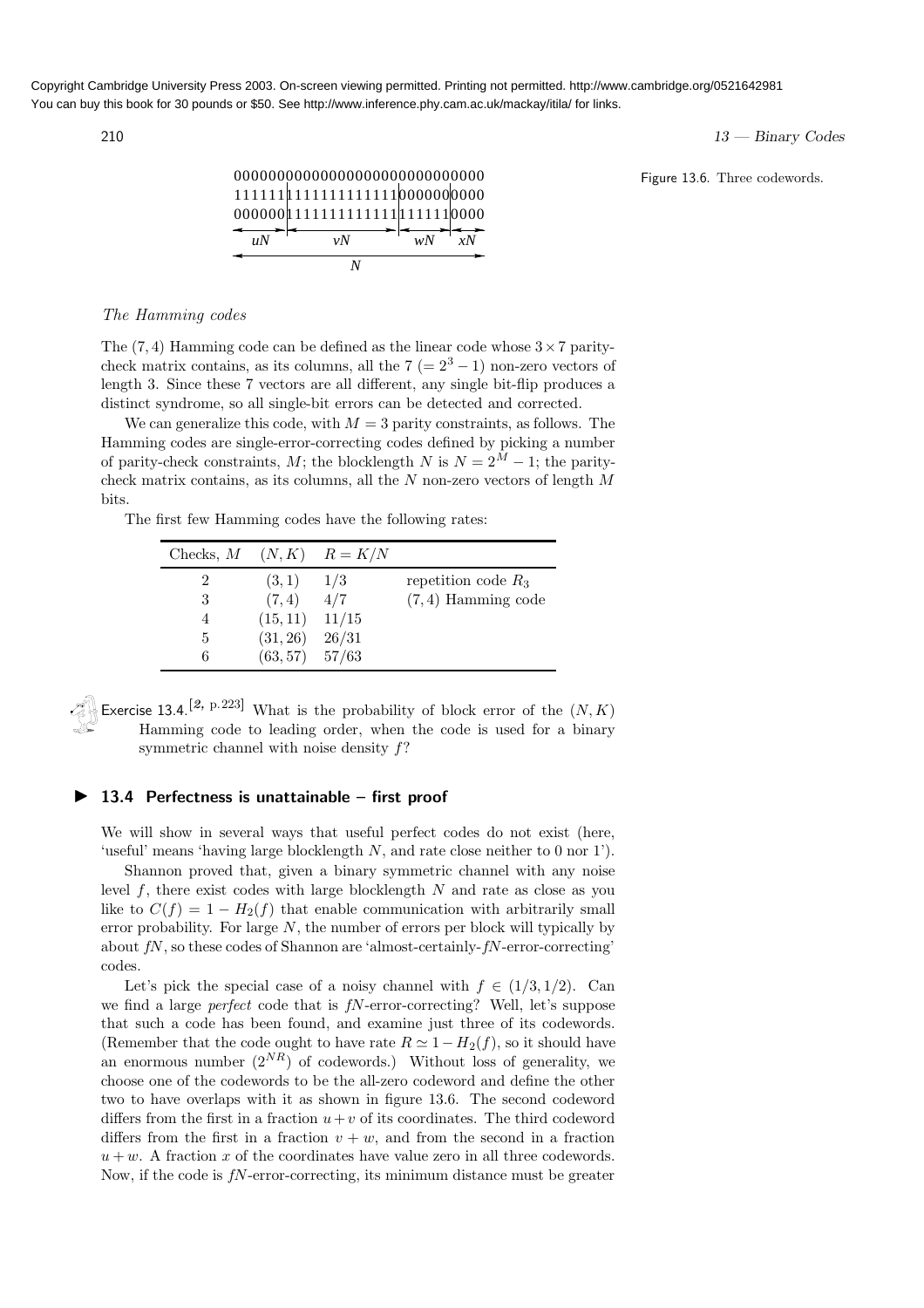13.5: Weight enumerator function of random linear codes 211

than  $2fN$ , so

$$
u + v > 2f, \ v + w > 2f, \text{ and } u + w > 2f.
$$
 (13.6)

Summing these three inequalities and dividing by two, we have

$$
u + v + w > 3f.
$$
\n
$$
(13.7)
$$

So if  $f > 1/3$ , we can deduce  $u+v+w > 1$ , so that  $x < 0$ , which is impossible. Such a code cannot exist. So the code cannot have three codewords, let alone  $2^{NR}$ .

We conclude that, whereas Shannon proved there are plenty of codes for communicating over a binary symmetric channel with  $f > 1/3$ , there are no perfect codes that can do this.

We now study a more general argument that indicates that there are no large perfect linear codes for general rates (other than 0 and 1). We do this by finding the typical distance of a random linear code.

## ▶ 13.5 Weight enumerator function of random linear codes

Imagine making a code by picking the binary entries in the  $M \times N$  parity-check matrix H at random. What weight enumerator function should we expect?

The weight enumerator of one particular code with parity-check matrix H,  $A(w)_{\mathbf{H}}$ , is the number of codewords of weight w, which can be written

$$
A(w)_{\mathbf{H}} = \sum_{\mathbf{x}:|\mathbf{x}|=w} \mathbb{1}[\mathbf{H}\mathbf{x}=0],
$$
\n(13.8)

where the sum is over all vectors  $x$  whose weight is w and the truth function  $\mathbb{1}[\mathbf{H}\mathbf{x} = 0]$  equals one if  $\mathbf{H}\mathbf{x} = 0$  and zero otherwise.

We can find the expected value of  $A(w)$ ,

$$
\langle A(w) \rangle = \sum_{\mathbf{H}} P(\mathbf{H}) A(w)_{\mathbf{H}} \tag{13.9}
$$

$$
= \sum_{\mathbf{x}:|\mathbf{x}|=w} \sum_{\mathbf{H}} P(\mathbf{H}) \, \mathbb{1}[\mathbf{H}\mathbf{x}=0], \tag{13.10}
$$

by evaluating the probability that a particular word of weight  $w > 0$  is a codeword of the code (averaging over all binary linear codes in our ensemble). By symmetry, this probability depends only on the weight  $w$  of the word, not on the details of the word. The probability that the entire syndrome  $\mathbf{H}\mathbf{x}$  is zero can be found by multiplying together the probabilities that each of the  $M$  bits in the syndrome is zero. Each bit  $z_m$  of the syndrome is a sum (mod 2) of w random bits, so the probability that  $z_m = 0$  is  $\frac{1}{2}$ . The probability that  $Hx=0$  is thus

$$
\sum_{\mathbf{H}} P(\mathbf{H}) \, \mathbb{1}[\mathbf{H}\mathbf{x} = 0] = (1/2)^M = 2^{-M},\tag{13.11}
$$

independent of w.

The expected number of words of weight  $w(13.10)$  is given by summing, over all words of weight  $w$ , the probability that each word is a codeword. The number of words of weight w is  $\binom{N}{w}$ , so

$$
\langle A(w) \rangle = \binom{N}{w} 2^{-M} \text{ for any } w > 0. \tag{13.12}
$$

N - 1 0 1 0 1 0 1 0 0 1 0 0 1 1 0 1 0 0 0 1 0 1 1 0 0 0 1 1 1 0 1 1 1 1 0 0 0 1 1 0 0 1 1 0 1 0 0 0 1 0 1 1 1 0 1 1 1 0 0 1 0 1 1 0 0 0 1 1 0 1 0 0 0 0 0 0 1 0 1 1 1 1 0 0 1 0 1 1 0 1 0 0 1 0 0 0  $\begin{bmatrix} 0 \\ 0 \\ 1 \end{bmatrix}$  $\begin{array}{l} 1\,1\,0\,0\,1\,0\,1\,1\,1\,0\,0\,0\,1\,1\,0\,0\,0\,1\,0\,1\,0\,1\,0\,0\,0\,0\,1\,0\,1\,0\,1\,0\,1\,0\,1\,0\,1\,1\,1\,0\,1\,0\,1\,0\,1\,0\,1\,0\,1\,0\,1\,0\,1\,0\,1\,0\,1\,0\,1\,0\,1\,0\,1\,0\,1\,0\,1\,0\,1\,0\,1\$  0 1 0 1 1 1 1 1 0 1 1 1 1 1 1 1 1 0 1 1 1 0 1 0 1 0 1 1 1 0 1 0 1 0 0 1 0 0 1 1 0 1 0 0 0 0 1 1 0 0 0 0 0 0 1 1 0 0 1 1 1 1 0 1 0 0 0 0 0 1 0 0 1 1 0 0 1 0 0 0 1 1 1 1 1 0 0 0 0 0 1 0 1 1 1 0 1 0 1 1 1 1 1 0 0 0 1 0 1 0 0 0 0 1 0 0 1 1 1 0 - -. . . . . . . . . . . . . . . . . .  $\mathbf{r}$ . . . . . . . .  $\blacksquare$  and the contract of the contract of and the contract of the contract of and the contract of the contract of and the contract of the contract of the contract of the contract of the contract of the contract of the contract of M and the contract of the contract of and the contract of the contract of and the contract of the contract of and the contract of the contract of and the contract of the contract of  $\mathbf{I}$ 

Figure 13.7. A random binary parity-check matrix.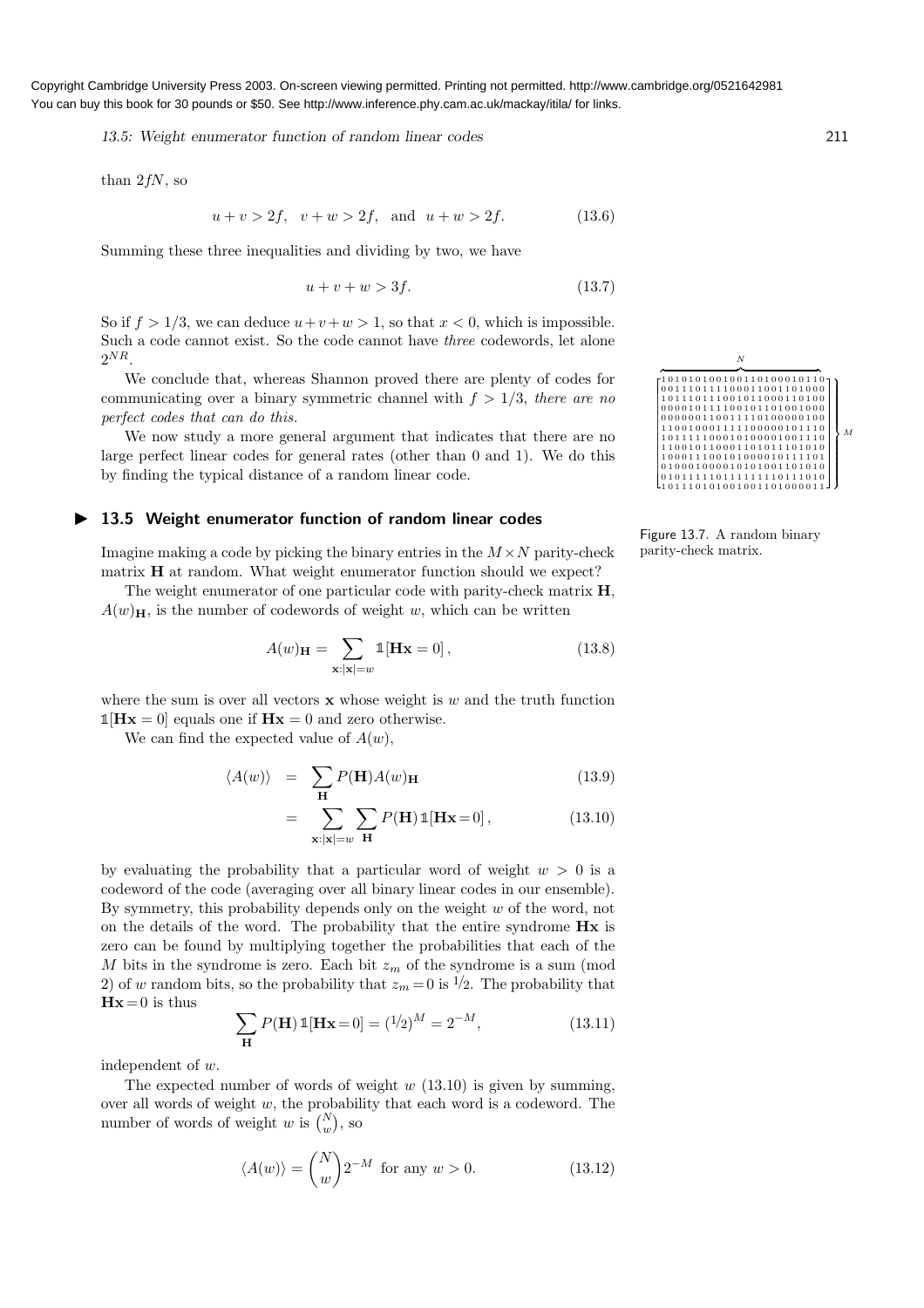For large N, we can use  $\log {N \choose w} \simeq NH_2(w/N)$  and  $R \simeq 1 - M/N$  to write

$$
\log_2\langle A(w)\rangle \simeq NH_2(w/N) - M \tag{13.13}
$$
  

$$
\simeq N[H_2(w/N) - (1 - R)] \text{ for any } w > 0. \tag{13.14}
$$

As a concrete example, figure 13.8 shows the expected weight enumerator function of a rate-1/3 random linear code with  $N = 540$  and  $M = 360$ .

#### Gilbert–Varshamov distance

For weights w such that  $H_2(w/N) < (1 - R)$ , the expectation of  $A(w)$  is smaller than 1; for weights such that  $H_2(w/N) > (1 - R)$ , the expectation is greater than 1. We thus expect, for large  $N$ , that the minimum distance of a random linear code will be close to the distance  $d_{\rm GV}$  defined by

$$
H_2(d_{\rm GV}/N) = (1 - R). \tag{13.15}
$$

Definition. This distance,  $d_{\text{GV}} \equiv NH_2^{-1}(1-R)$ , is the Gilbert-Varshamov distance for rate  $R$  and blocklength  $N$ .

The Gilbert–Varshamov conjecture, widely believed, asserts that (for large  $N$ ) it is not possible to create binary codes with minimum distance significantly greater than  $d_{\rm GV}$ .

Definition. The Gilbert–Varshamov rate  $R_{\rm GV}$  is the minimum rate at which you can reliably communicate with a bounded-distance decoder (as defined on p.207), assuming that the Gilbert–Varshamov conjecture is true.

Why sphere-packing is a bad perspective, and an obsession with distance is inappropriate

If one uses a bounded-distance decoder, the maximum tolerable noise level will flip a fraction  $f_{\text{bd}} = \frac{1}{2} d_{\text{min}}/N$  of the bits. So, assuming  $d_{\text{min}}$  is equal to the Gilbert distance  $d_{\rm GV}$  (13.15), we have:

$$
H_2(2f_{\text{bd}}) = (1 - R_{\text{GV}}). \tag{13.16}
$$

$$
R_{\rm GV} = 1 - H_2(2f_{\rm bd}).\tag{13.17}
$$

Now, here's the crunch: what did Shannon say is achievable? He said the maximum possible rate of communication is the capacity,

$$
C = 1 - H_2(f). \t\t(13.18)
$$

So for a given rate  $R$ , the maximum tolerable noise level, according to Shannon, is given by

$$
H_2(f) = (1 - R). \tag{13.19}
$$

Our conclusion: imagine a good code of rate  $R$  has been chosen; equations (13.16) and (13.19) respectively define the maximum noise levels tolerable by a bounded-distance decoder,  $f_{\text{bd}}$ , and by Shannon's decoder, f.

$$
f_{\rm bd} = f/2 \tag{13.20}
$$

Those who use bounded-distance decoders can only ever cope with half the noise-level that Shannon proved is tolerable!

How does this relate to perfect codes? A code is perfect if there are tspheres around its codewords that fill Hamming space without overlapping.

1e+52 2e+52 3e+52  $4e+5$ 5e+52  $6e + 5$ 0 100 200 300 400 500 1e-120 1e-100 1e-80 1e-60 1e-40 1e-20 1 1e+20 1e+40 1e+60 100 200 300 400

Figure 13.8. The expected weight enumerator function  $\langle A(w) \rangle$  of a random linear code with  $N = 540$ and  $M = 360$ . Lower figure shows  $\langle A(w) \rangle$  on a logarithmic scale.



Figure 13.9. Contrast between Shannon's channel capacity C and the Gilbert rate  $R_{\rm GV}$  – the minimum communication rate achievable using a bounded-distance decoder, as a function of noise level  $f$ . For any given rate,  $R$ , the minimum tolerable noise level for Shannon is twice as big as the minimum tolerable noise level for a 'worst-case-ist' who uses a bounded-distance decoder.

 $13$  — Binary Codes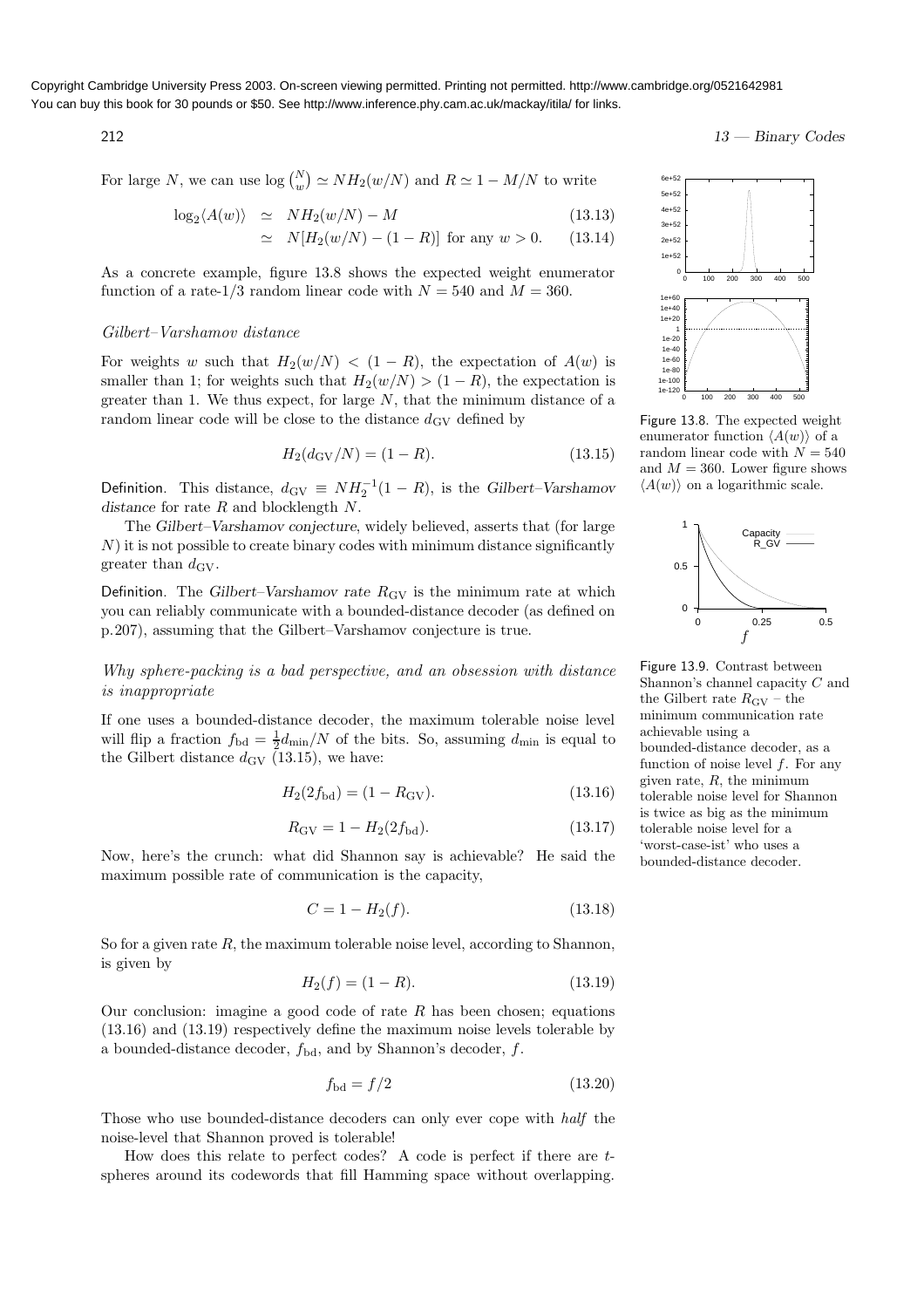13.6: Berlekamp's bats 213

But when a typical random linear code is used to communicate over a binary symmetric channel near to the Shannon limit, the typical number of bits flipped is  $fN$ , and the minimum distance between codewords is also  $fN$ , or a little bigger, if we are a little below the Shannon limit. So the  $f$ N-spheres around the codewords overlap with each other sufficiently that each sphere almost contains the centre of its nearest neighbour! The reason why this overlap is not disastrous is because, in high dimensions, the volume associated with the overlap, shown shaded in figure 13.10, is a tiny fraction of either sphere, so the probability of landing in it is extremely small.

The moral of the story is that worst-case-ism can be bad for you, halving your ability to tolerate noise. You have to be able to decode way beyond the minimum distance of a code to get to the Shannon limit!

Nevertheless, the minimum distance of a code is of interest in practice, because, under some conditions, the minimum distance dominates the errors made by a code.

### ▶ 13.6 Berlekamp's bats

A blind bat lives in a cave. It flies about the centre of the cave, which corresponds to one codeword, with its typical distance from the centre controlled by a friskiness parameter  $f$ . (The displacement of the bat from the centre corresponds to the noise vector.) The boundaries of the cave are made up of stalactites that point in towards the centre of the cave. Each stalactite is analogous to the boundary between the home codeword and another codeword. The stalactite is like the shaded region in figure 13.10, but reshaped to convey the idea that it is a region of very small volume.

Decoding errors correspond to the bat's intended trajectory passing inside a stalactite. Collisions with stalactites at various distances from the centre are possible.

If the friskiness is very small, the bat is usually very close to the centre of the cave; collisions will be rare, and when they do occur, they will usually involve the stalactites whose tips are closest to the centre point. Similarly, under low-noise conditions, decoding errors will be rare, and they will typically involve low-weight codewords. Under low-noise conditions, the minimum distance of a code is relevant to the (very small) probability of error.







Figure 13.10. Two overlapping spheres whose radius is almost as big as the distance between their centres.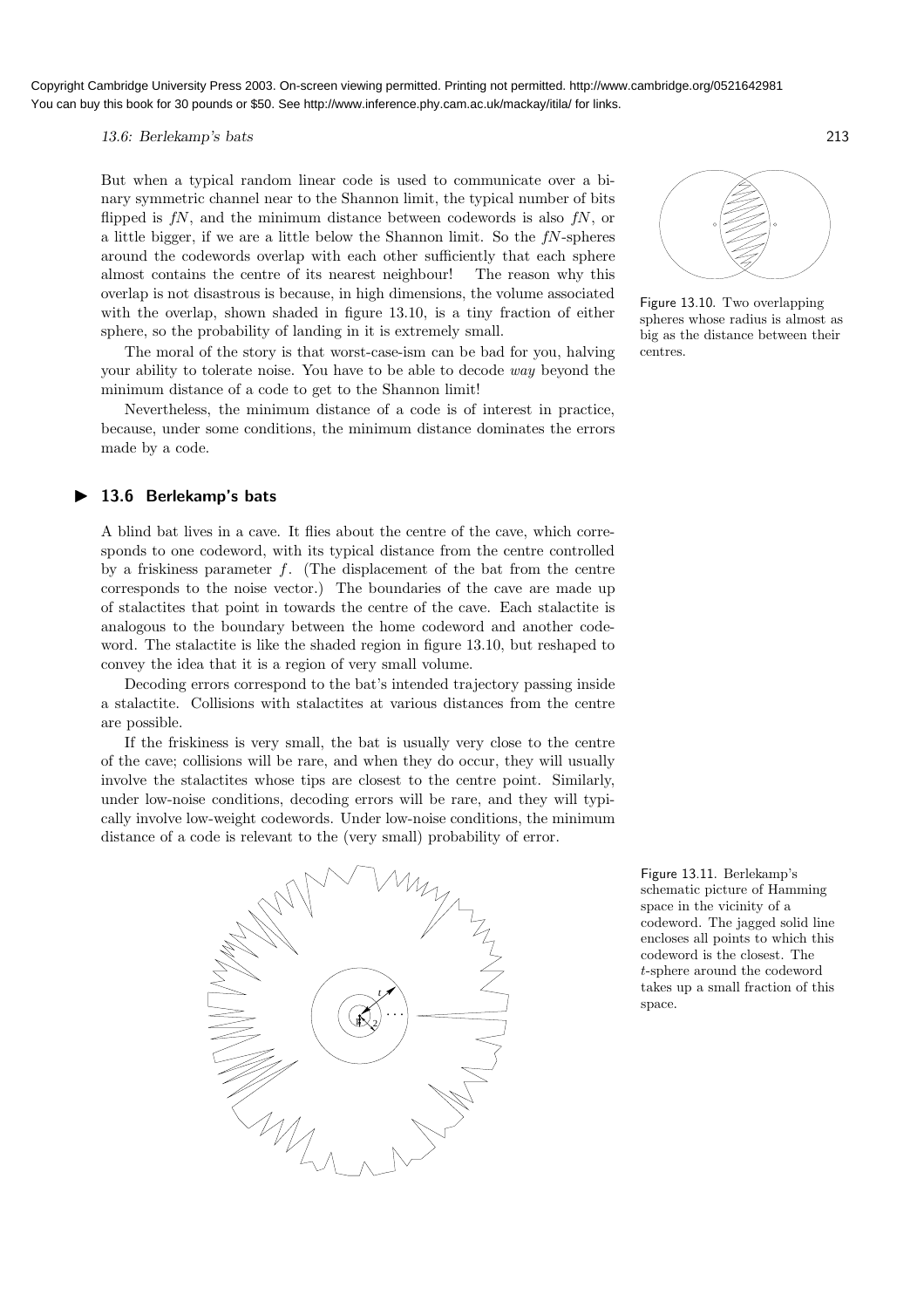$13 - \text{Binary Codes}$ 

If the friskiness is higher, the bat may often make excursions beyond the safe distance  $t$  where the longest stalactites start, but it will collide most frequently with more distant stalactites, owing to their greater number. There's only a tiny number of stalactites at the minimum distance, so they are relatively unlikely to cause the errors. Similarly, errors in a real error-correcting code depend on the properties of the weight enumerator function.

At very high friskiness, the bat is always a long way from the centre of the cave, and almost all its collisions involve contact with distant stalactites. Under these conditions, the bat's collision frequency has nothing to do with the distance from the centre to the closest stalactite.

#### ▶ 13.7 Concatenation of Hamming codes

It is instructive to play some more with the concatenation of Hamming codes, a concept we first visited in figure 11.6, because we will get insights into the notion of good codes and the relevance or otherwise of the minimum distance of a code.

We can create a concatenated code for a binary symmetric channel with noise density f by encoding with several Hamming codes in succession.

The table recaps the key properties of the Hamming codes, indexed by number of constraints, M. All the Hamming codes have minimum distance  $d = 3$  and can correct one error in N.

| $N = 2^M - 1$ | block length                                                                            |
|---------------|-----------------------------------------------------------------------------------------|
|               | $K = N - M$ number of source bits                                                       |
|               | $p_{\rm B} = \frac{3}{N} {N \choose 2} f^2$ probability of block error to leading order |

If we make a product code by concatenating a sequence of C Hamming codes with increasing M, we can choose those parameters  $\{M_c\}_{c=1}^C$  in such a way that the rate of the product code

$$
R_C = \prod_{c=1}^{C} \frac{N_c - M_c}{N_c}
$$
 (13.21)

tends to a non-zero limit as C increases. For example, if we set  $M_1 = 2$ ,  $M_2 = 3, M_3 = 4,$  etc., then the asymptotic rate is 0.093 (figure 13.12).

The block length  $N$  is a rapidly growing function of  $C$ , so these codes are somewhat impractical. A further weakness of these codes is that their minimum distance is not very good (figure 13.13). Every one of the constituent Hamming codes has minimum distance 3, so the minimum distance of the Cth product is  $3^C$ . The blocklength N grows faster than  $3^C$ , so the ratio  $d/N$  tends to zero as C increases. In contrast, for typical random codes, the ratio  $d/N$ tends to a constant such that  $H_2(d/N) = 1 - R$ . Concatenated Hamming codes thus have 'bad' distance.

Nevertheless, it turns out that this simple sequence of codes yields good codes for some channels – but not very good codes (see section 11.4 to recall the definitions of the terms 'good' and 'very good'). Rather than prove this result, we will simply explore it numerically.

Figure 13.14 shows the bit error probability  $p<sub>b</sub>$  of the concatenated codes assuming that the constituent codes are decoded in sequence, as described in section 11.4. [This one-code-at-a-time decoding is suboptimal, as we saw there.] The horizontal axis shows the rates of the codes. As the number of concatenations increases, the rate drops to 0.093 and the error probability drops towards zero. The channel assumed in the figure is the binary symmetric



Figure 13.12. The rate  $R$  of the concatenated Hamming code as a function of the number of concatenations, C.



Figure 13.13. The blocklength  $N_C$ (upper curve) and minimum distance  $d_C$  (lower curve) of the concatenated Hamming code as a function of the number of concatenations C.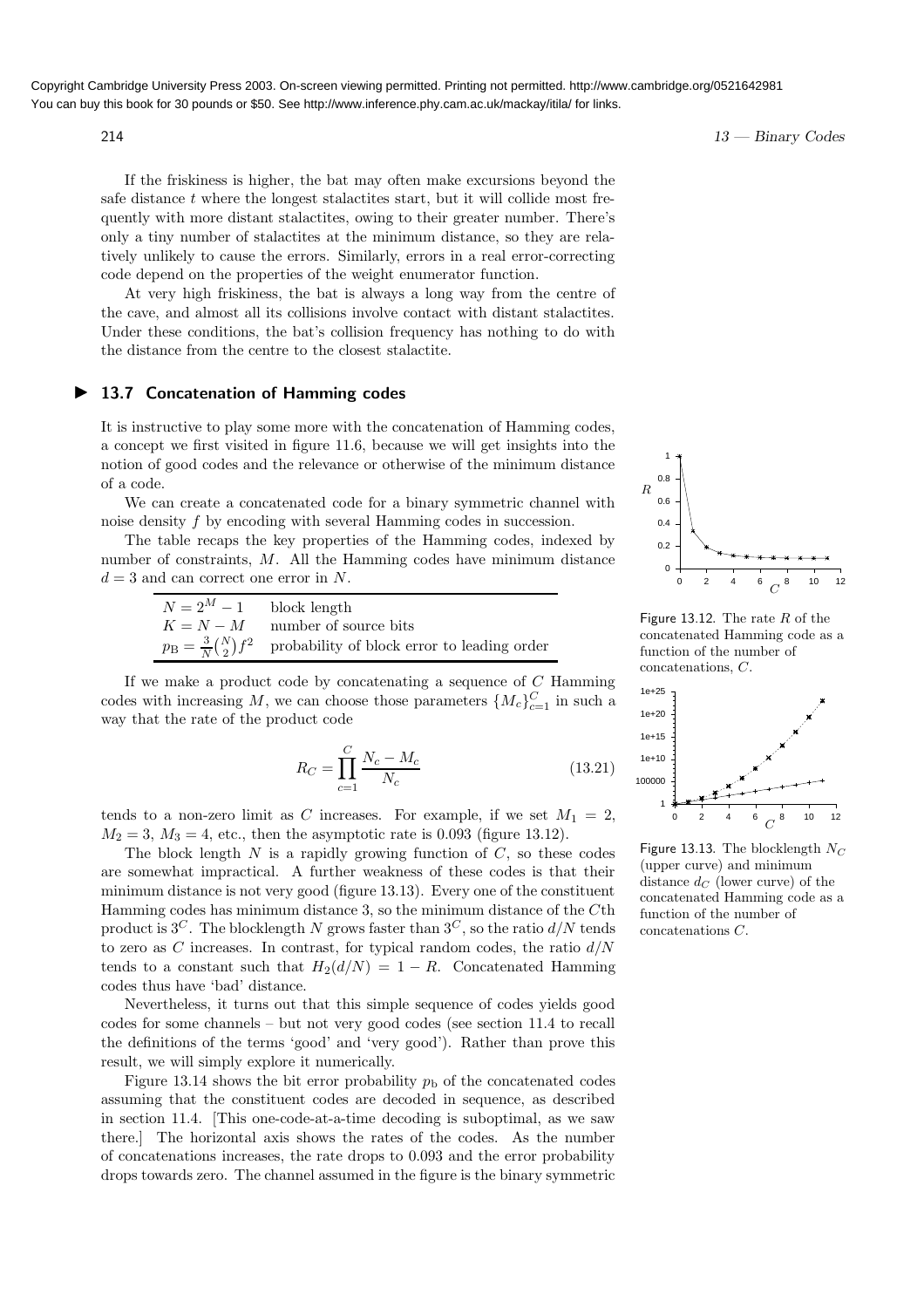13.8: Distance isn't everything 215

channel with  $f = 0.0588$ . This is the highest noise level that can be tolerated using this concatenated code.

The take-home message from this story is distance isn't everything. The minimum distance of a code, although widely worshipped by coding theorists, is not of fundamental importance to Shannon's mission of achieving reliable communication over noisy channels.

 $\triangleright$  Exercise 13.5.<sup>[3]</sup> Prove that there exist families of codes with 'bad' distance that are 'very good' codes.

▶ 13.8 Distance isn't everything

Let's get a quantitative feeling for the effect of the minimum distance of a code, for the special case of a binary symmetric channel.

#### The error probability associated with one low-weight codeword

Let a binary code have blocklength  $N$  and just two codewords, which differ in  $d$  places. For simplicity, let's assume  $d$  is even. What is the error probability if this code is used on a binary symmetric channel with noise level  $f$ ?

Bit flips matter only in places where the two codewords differ. The error probability is dominated by the probability that  $d/2$  of these bits are flipped. What happens to the other bits is irrelevant, since the optimal decoder ignores them.

$$
P(\text{block error}) \simeq {d \choose d/2} f^{d/2} (1-f)^{d/2}.
$$
 (13.22)

This error probability associated with a single codeword of weight  $d$  is plotted in figure 13.15. Using the approximation for the binomial coefficient  $(1.16)$ , we can further approximate

$$
P(\text{block error}) \simeq \left[2f^{1/2}(1-f)^{1/2}\right]^d
$$
 (13.23)

$$
\equiv \quad [\beta(f)]^d,\tag{13.24}
$$

where  $\beta(f) = 2f^{1/2}(1-f)^{1/2}$  is called the Bhattacharyya parameter of the channel.

Now, consider a general linear code with distance d. Its block error probability must at least than  $\binom{d}{d/2} f^{d/2} (1-f)^{d/2}$ , independent of the blocklength  $N$  of the code. For this reason, a sequence of codes of increasing blocklength  $N$  and constant distance  $d$  (i.e., 'very bad' distance) cannot have a block error probability that tends to zero, on any binary symmetric channel. If we are interested in making superb error-correcting codes with tiny, tiny error probability, we might therefore shun codes with bad distance. However, being pragmatic, we should look more carefully at figure 13.15. In Chapter 1 we argued that codes for disk drives need an error probability smaller than about 10−<sup>18</sup> . If the raw error probability in the disk drive is about 0.001, the error probability associated with one codeword at distance  $d = 20$  is smaller than 10−<sup>24</sup> . If the raw error probability in the disk drive is about 0.01, the error probability associated with one codeword at distance  $d = 30$  is smaller than 10−<sup>20</sup> . For practical purposes, therefore, it is not essential for a code to have good distance. For example, codes of blocklength 10 000, known to have many codewords of weight 32, can nevertheless correct errors of weight 320 with tiny error probability.



Figure 13.14. The bit error probabilities versus the rates R of the concatenated Hamming codes, for the binary symmetric channel with  $f = 0.0588$ . The solid line shows the Shannon limit for this channel.

The bit error probability drops to zero while the rate tends to 0.093, so the concatenated Hamming codes are a 'good' code family.



Figure 13.15. The error probability associated with a single codeword of weight d,  $\binom{d}{d/2} f^{d/2} (1-f)^{d/2}$ , as a function of  $f$ .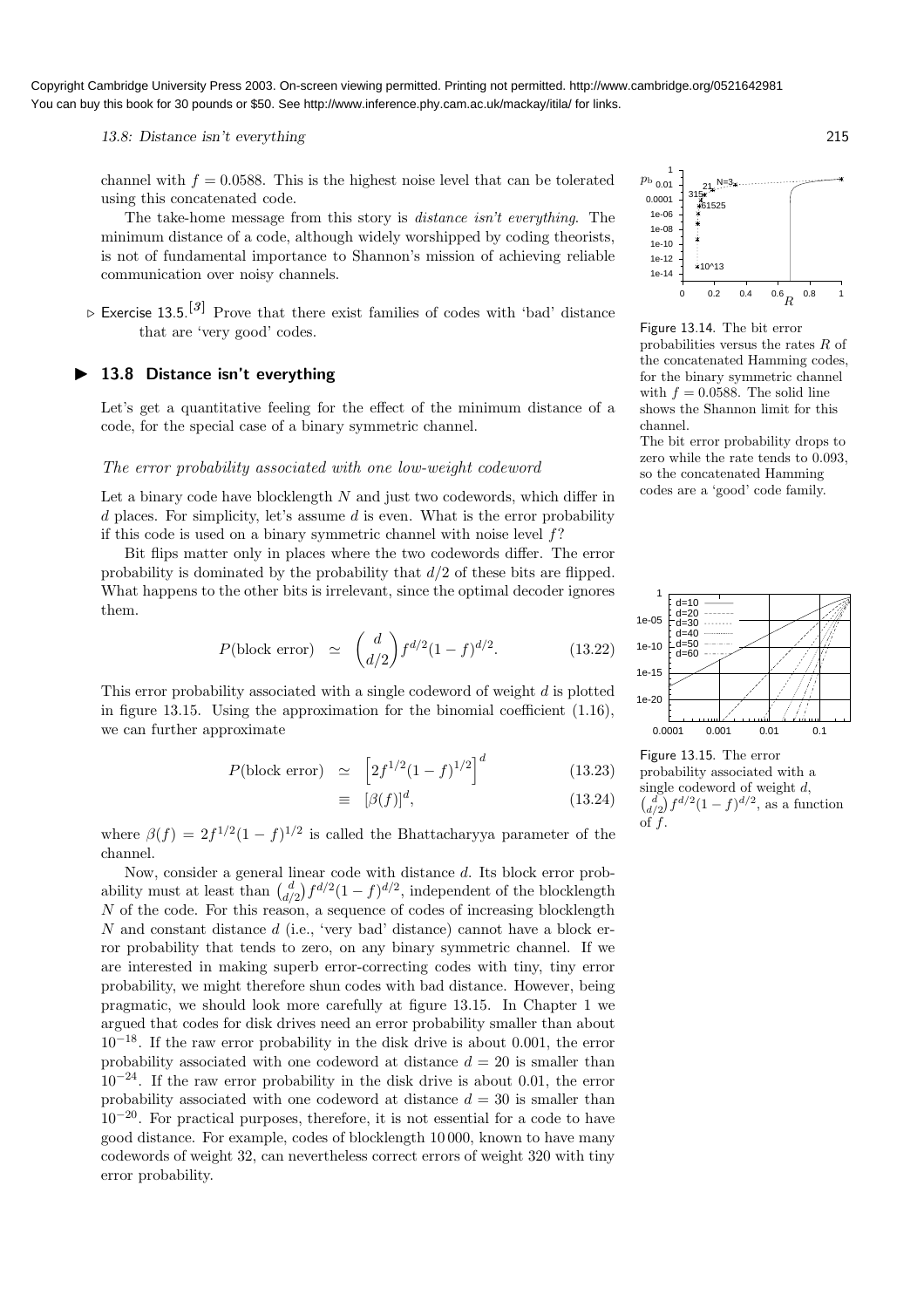$13 - \text{Binary Codes}$ 

I wouldn't want you to think I am recommending the use of codes with bad distance; in Chapter 47 we will discuss low-density parity-check codes, my favourite codes, which have both excellent performance and good distance.

#### ▶ 13.9 The union bound

The error probability of a code on the binary symmetric channel can be bounded in terms of its weight enumerator function by adding up appropriate multiples of the error probability associated with a single codeword (13.24):

$$
P(\text{block error}) \le \sum_{w>0} A(w)[\beta(f)]^w. \tag{13.25}
$$

This inequality, which is an example of a union bound, is accurate for low noise levels  $f$ , but inaccurate for high noise levels, because it overcounts the contribution of errors that cause confusion with more than one codeword at a time.

 $\triangleright$  Exercise 13.6.<sup>[3]</sup> Poor man's noisy-channel coding theorem.

Pretending that the union bound (13.25) is accurate, and using the average weight enumerator function of a random linear code (13.14) (section 13.5) as  $A(w)$ , estimate the maximum rate  $R_{UB}(f)$  at which one can communicate over a binary symmetric channel.

Or, to look at it more positively, using the union bound (13.25) as an inequality, show that communication at rates up to  $R_{UB}(f)$  is possible over the binary symmetric channel.

In the following chapter, by analysing the probability of error of *syndrome* decoding for a binary linear code, and using a union bound, we will prove Shannon's noisy-channel coding theorem (for symmetric binary channels), and thus show that very good linear codes exist.

## ▶ 13.10 Dual codes

A concept that has some importance in coding theory, though we will have no immediate use for it in this book, is the idea of the dual of a linear errorcorrecting code.

An  $(N, K)$  linear error-correcting code can be thought of as a set of  $2^K$ codewords generated by adding together all combinations of K independent basis codewords. The generator matrix of the code consists of those  $K$  basis codewords, conventionally written as row vectors. For example, the  $(7, 4)$ Hamming code's generator matrix (from p.10) is

$$
\mathbf{G} = \left[ \begin{array}{cccccc} 1 & 0 & 0 & 0 & 1 & 0 & 1 \\ 0 & 1 & 0 & 0 & 1 & 1 & 0 \\ 0 & 0 & 1 & 0 & 1 & 1 & 1 \\ 0 & 0 & 0 & 1 & 0 & 1 & 1 \end{array} \right] \tag{13.26}
$$

and its sixteen codewords were displayed in table 1.14 (p.9). The codewords of this code are linear combinations of the four vectors  $[1\ 0\ 0\ 0\ 1\ 0\ 1]$ , [0 1 0 0 1 1 0], [0 0 1 0 1 1 1], and [0 0 0 1 0 1 1].

An  $(N, K)$  code may also be described in terms of an  $M \times N$  parity-check matrix (where  $M = N - K$ ) as the set of vectors  $\{t\}$  that satisfy

$$
Ht = 0.\t(13.27)
$$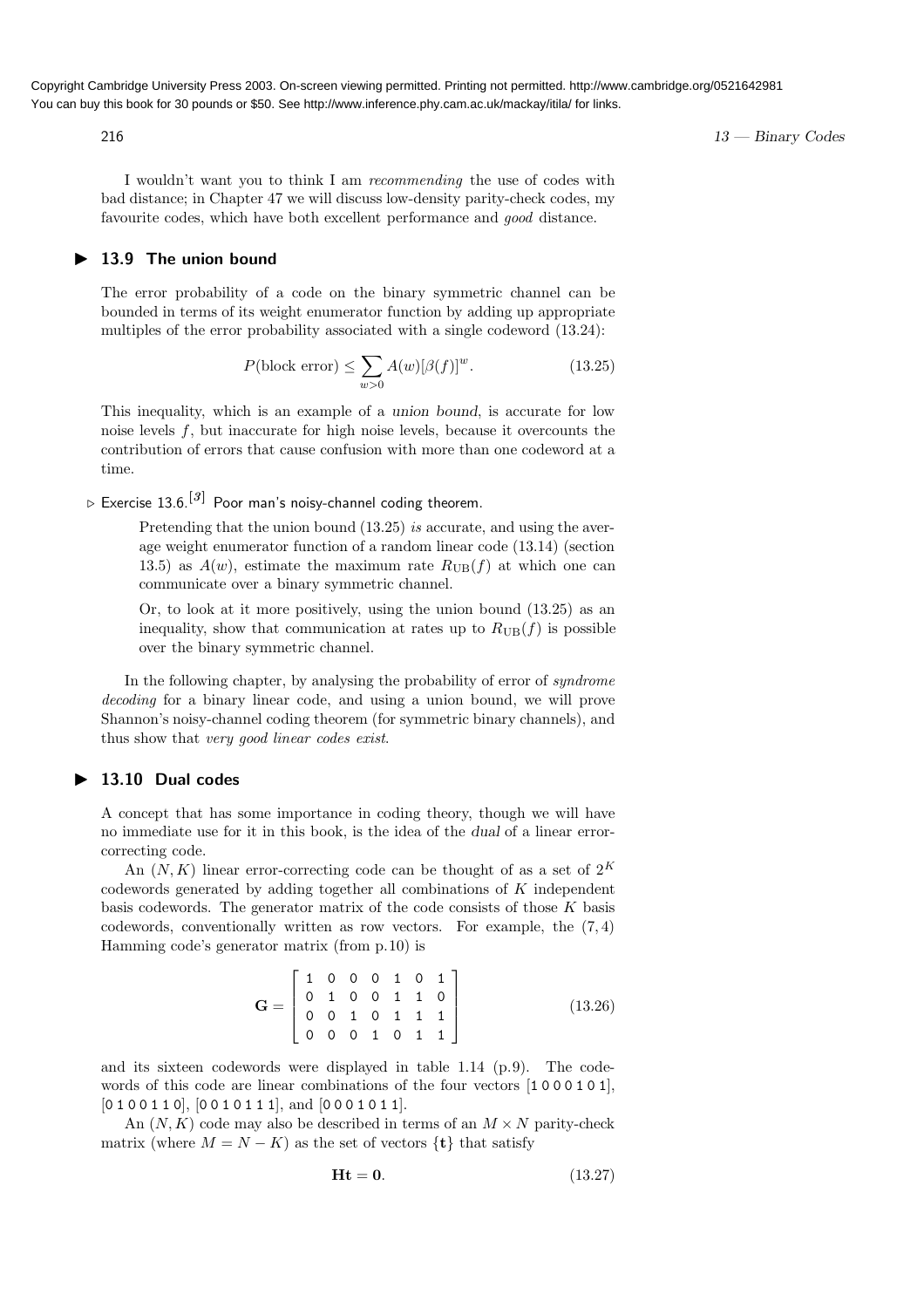13.10: Dual codes 217

One way of thinking of this equation is that each row of H specifies a vector to which t must be orthogonal if it is a codeword.

The generator matrix specifies  $K$  vectors from which all codewords can be built, and the parity-check matrix specifies a set of  $M$  vectors to which all codewords are orthogonal.

The dual of a code is obtained by exchanging the generator matrix and the parity-check matrix.

Definition. The set of all vectors of length  $N$  that are orthogonal to all codewords in a code,  $\mathcal{C}$ , is called the dual of the code,  $\mathcal{C}^{\perp}$ .

If t is orthogonal to  $h_1$  and  $h_2$ , then it is also orthogonal to  $h_3 \equiv h_1 + h_2$ ; so all codewords are orthogonal to any linear combination of the M rows of H. So the set of all linear combinations of the rows of the parity-check matrix is the dual code.

For our Hamming (7, 4) code, the parity-check matrix is (from p.12):

$$
\mathbf{H} = \begin{bmatrix} \mathbf{P} & \mathbf{I}_3 \end{bmatrix} = \begin{bmatrix} 1 & 1 & 1 & 0 & 1 & 0 & 0 \\ 0 & 1 & 1 & 1 & 0 & 1 & 0 \\ 1 & 0 & 1 & 1 & 0 & 0 & 1 \end{bmatrix}.
$$
 (13.28)

The dual of the  $(7, 4)$  Hamming code  $\mathcal{H}_{(7,4)}$  is the code shown in table 13.16.

| 0000000 | 0101101 | 1001110 | 1100011 |
|---------|---------|---------|---------|
| 0010111 | 0111010 | 1011001 | 1110100 |

A possibly unexpected property of this pair of codes is that the dual,  $\mathcal{H}_{(7,4)}^{\perp}$ , is contained within the code  $\mathcal{H}_{(7,4)}$  itself: every word in the dual code is a codeword of the original (7, 4) Hamming code. This relationship can be written using set notation:

$$
\mathcal{H}^{\perp}_{(7,4)} \subset \mathcal{H}_{(7,4)}.\tag{13.29}
$$

The possibility that the set of dual vectors can overlap the set of codeword vectors is counterintuitive if we think of the vectors as real vectors – how can a vector be orthogonal to itself? But when we work in modulo-two arithmetic, many non-zero vectors are indeed orthogonal to themselves!

 $\triangleright$  Exercise 13.7.<sup>[1, p.223]</sup> Give a simple rule that distinguishes whether a binary vector is orthogonal to itself, as is each of the three vectors [1 1 1 0 1 0 0], [0 1 1 1 0 1 0], and [1 0 1 1 0 0 1].

#### Some more duals

In general, if a code has a systematic generator matrix,

$$
\mathbf{G} = [\mathbf{I}_K | \mathbf{P}^\mathsf{T} ], \tag{13.30}
$$

where **P** is a  $K \times M$  matrix, then its parity-check matrix is

$$
\mathbf{H} = [\mathbf{P}|\mathbf{I}_M]. \tag{13.31}
$$

Table 13.16. The eight codewords of the dual of the (7, 4) Hamming code. [Compare with table 1.14, p.9.]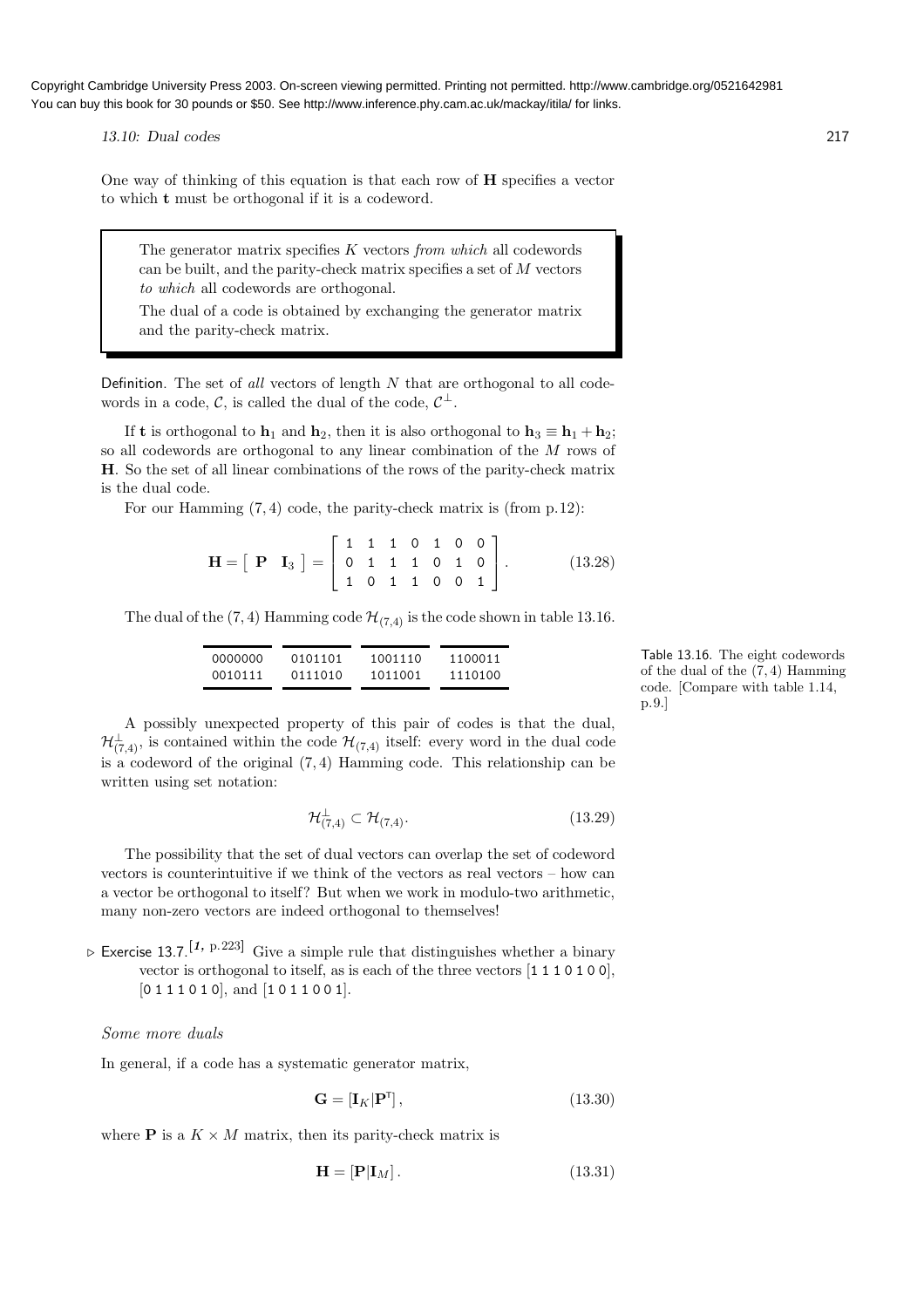$13 - \text{Binary Codes}$ 

Example 13.8. The repetition code  $R_3$  has generator matrix

$$
\mathbf{G} = \begin{bmatrix} 1 & 1 & 1 \end{bmatrix}; \tag{13.32}
$$

its parity-check matrix is

$$
\mathbf{H} = \left[ \begin{array}{ccc} 1 & 1 & 0 \\ 1 & 0 & 1 \end{array} \right].
$$
 (13.33)

The two codewords are  $\begin{bmatrix} 1 & 1 & 1 \end{bmatrix}$  and  $\begin{bmatrix} 0 & 0 & 0 \end{bmatrix}$ .

The dual code has generator matrix

$$
\mathbf{G}^{\perp} = \mathbf{H} = \left[ \begin{array}{ccc} 1 & 1 & 0 \\ 1 & 0 & 1 \end{array} \right] \tag{13.34}
$$

or equivalently, modifying  $\mathbf{G}^{\perp}$  into systematic form by row additions,

$$
\mathbf{G}^{\perp} = \left[ \begin{array}{ccc} 1 & 0 & 1 \\ 0 & 1 & 1 \end{array} \right].\tag{13.35}
$$

We call this dual code the simple parity code  $P_3$ ; it is the code with one parity-check bit, which is equal to the sum of the two source bits. The dual code's four codewords are [1 1 0], [1 0 1], [0 0 0], and [0 1 1].

In this case, the only vector common to the code and the dual is the all-zero codeword.

#### Goodness of duals

If a sequence of codes is 'good', are their duals good too? Examples can be constructed of all cases: good codes with good duals (random linear codes); bad codes with bad duals; and good codes with bad duals. The last category is especially important: many state-of-the-art codes have the property that their duals are bad. The classic example is the low-density parity-check code, whose dual is a low-density generator-matrix code.

- $\triangleright$  Exercise 13.9.<sup>[3]</sup> Show that low-density generator-matrix codes are bad. A family of low-density generator-matrix codes is defined by two parameters  $j, k$ , which are the column weight and row weight of all rows and columns respectively of  $\bf G$ . These weights are fixed, independent of  $N$ ; for example,  $(j, k) = (3, 6)$ . [Hint: show that the code has low-weight codewords, then use the argument from p.215.]
	- Exercise 13.10.<sup>[5]</sup> Show that low-density parity-check codes are good, and have good distance. (For solutions, see Gallager (1963) and MacKay (1999b).)

#### Self-dual codes

The (7, 4) Hamming code had the property that the dual was contained in the code itself. A code is self-orthogonal if it is contained in its dual. For example, the dual of the (7, 4) Hamming code is a self-orthogonal code. One way of seeing this is that overlap between any pair of rows of H is even. Codes that contain their duals are important in quantum error-correction (Calderbank and Shor, 1996).

It is intriguing, though not necessarily useful, to look at codes that are self-dual. A code  $\mathcal C$  is self-dual if the dual of the code is identical to the code.

$$
\mathcal{C}^{\perp} = \mathcal{C}.\tag{13.36}
$$

Some properties of self-dual codes can be deduced: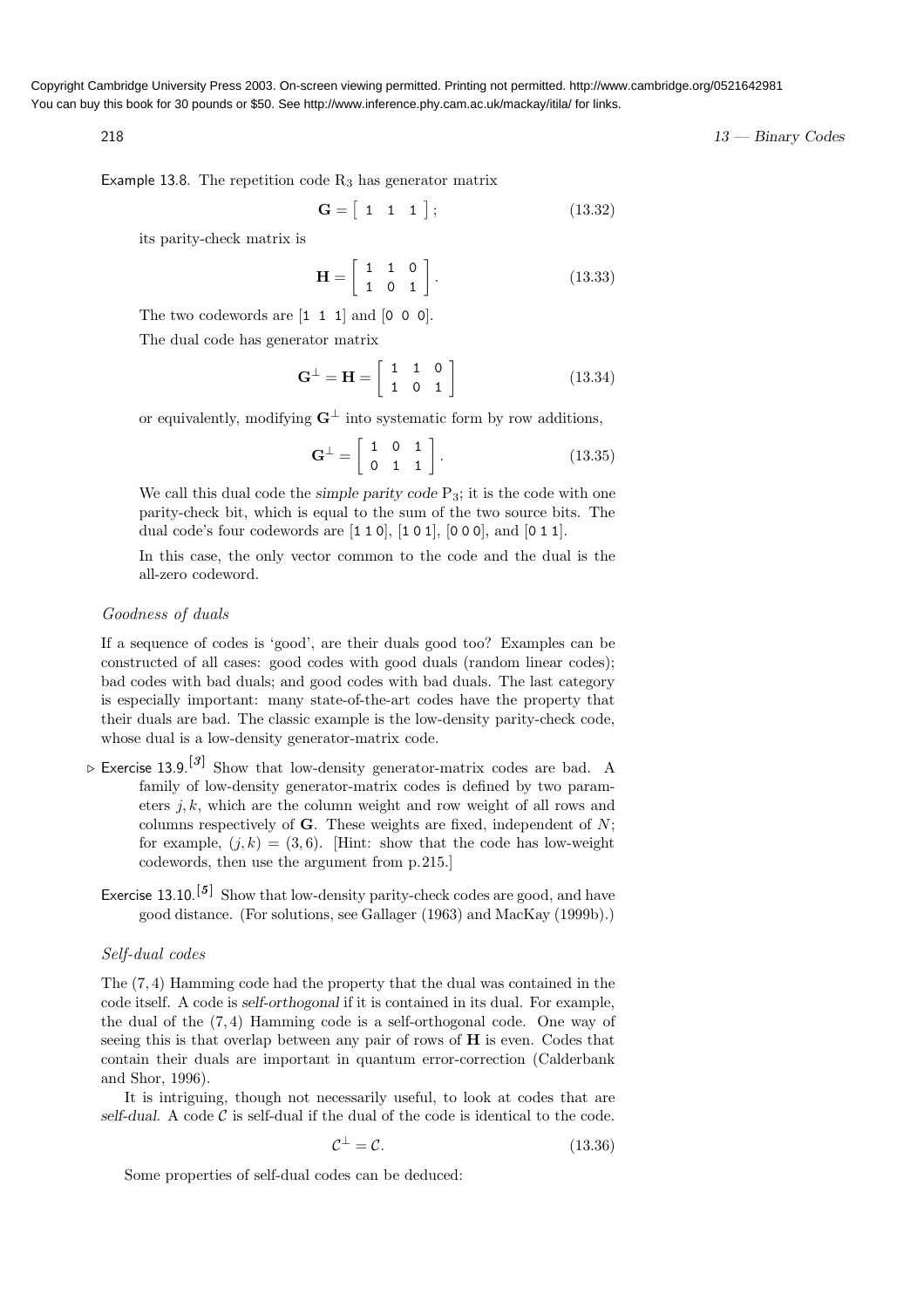- 13.11: Generalizing perfectness to other channels 219
	- 1. If a code is self-dual, then its generator matrix is also a parity-check matrix for the code.
	- 2. Self-dual codes have rate  $1/2$ , i.e.,  $M = K = N/2$ .
	- 3. All codewords have even weight.
- $\triangleright$  Exercise 13.11.<sup>[2, p.223]</sup> What property must the matrix **P** satisfy, if the code with generator matrix  $\mathbf{G} = [\mathbf{I}_K | \mathbf{P}^{\mathsf{T}}]$  is self-dual?

Examples of self-dual codes

1. The repetition code  $R_2$  is a simple example of a self-dual code.

$$
\mathbf{G} = \mathbf{H} = \begin{bmatrix} 1 & 1 \end{bmatrix} . \tag{13.37}
$$

2. The smallest non-trivial self-dual code is the following (8, 4) code.

$$
\mathbf{G} = \begin{bmatrix} \mathbf{I}_4 \end{bmatrix} \mathbf{P}^{\mathsf{T}} \end{bmatrix} = \begin{bmatrix} 1 & 0 & 0 & 0 & 0 & 1 & 1 & 1 \\ 0 & 1 & 0 & 0 & 1 & 0 & 1 & 1 \\ 0 & 0 & 1 & 0 & 1 & 1 & 1 & 0 & 1 \\ 0 & 0 & 0 & 1 & 1 & 1 & 1 & 0 \end{bmatrix} . \tag{13.38}
$$

 $\triangleright$  Exercise 13.12.<sup>[2, p.223]</sup> Find the relationship of the above (8,4) code to the (7, 4) Hamming code.

#### Duals and graphs

Let a code be represented by a graph in which there are nodes of two types, parity-check constraints, and equality constraints, joined by edges which represent the bits of the code (not all of which need be transmitted).

The dual code's graph is obtained by replacing all parity-check nodes by equality nodes and vice versa. This type of graph is called a normal graph by Forney (2001).

## Further reading

Duals are important in coding theory because functions involving a code (such as the posterior distribution over codewords) can be transformed by a Fourier transform into functions over the dual code. For an accessible introduction to Fourier analysis on finite groups, see Terras (1999). See also MacWilliams and Sloane (1977).

#### ▶ 13.11 Generalizing perfectness to other channels

Having given up on the search for perfect codes for the binary symmetric channel, we could console ourselves by changing channel. We could call a code 'a perfect u-error-correcting code for the binary erasure channel' if it can restore any  $u$  erased bits, and never more than  $u$ . Rather than using the word perfect, however, the conventional term for such a code is a 'maximum distance separable code', or MDS code.

As we already noted in exercise 11.10 (p.190), the (7, 4) Hamming code is not an MDS code. It can recover some sets of 3 erased bits, but not all. If any 3 bits corresponding to a codeword of weight 3 are erased, then one bit of information is unrecoverable. This is why the (7, 4) code is a poor choice for a RAID system.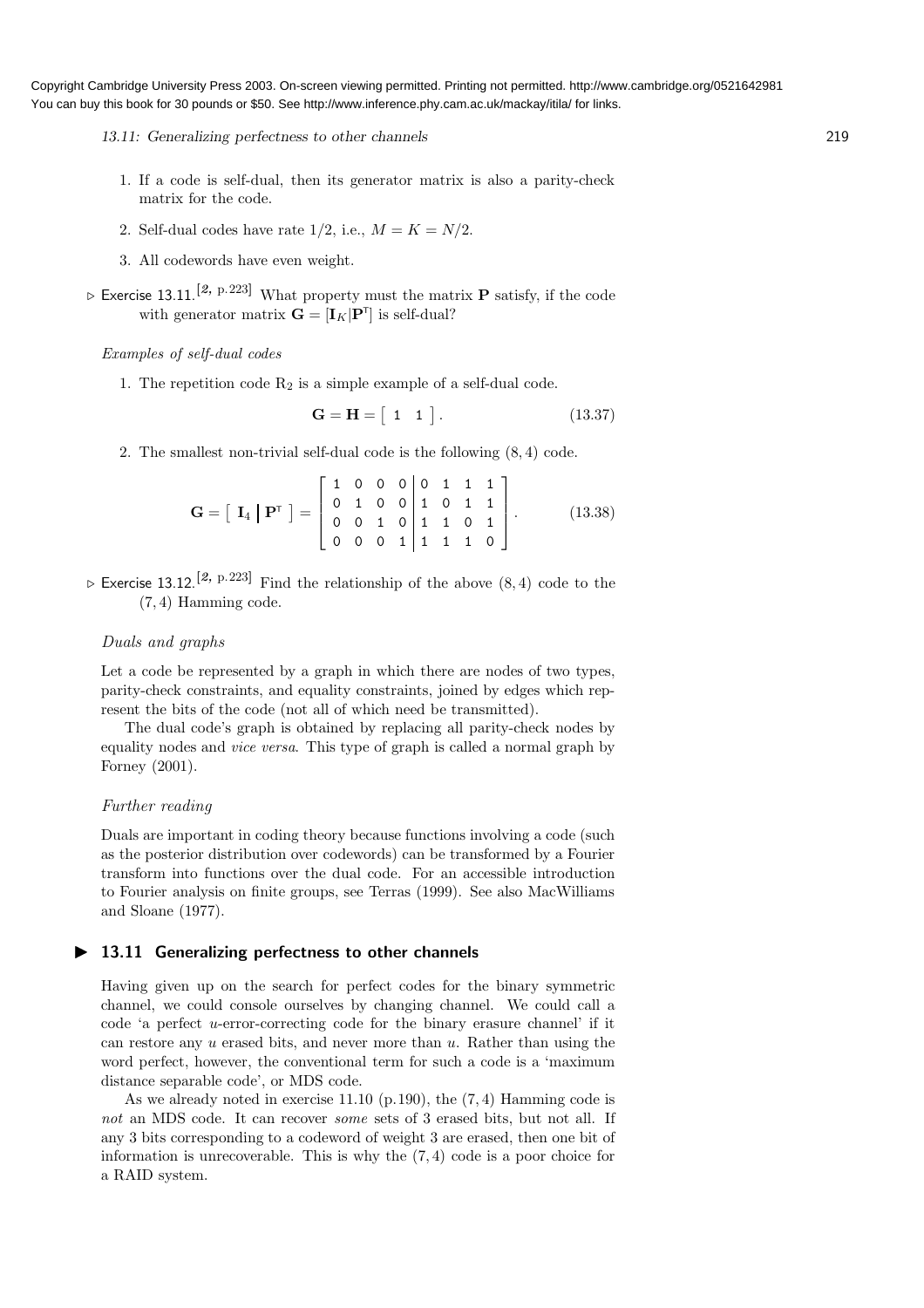$13 - \text{Binary Codes}$ 

A tiny example of a maximum distance separable code is the simple paritycheck code  $P_3$  whose parity-check matrix is  $H = \begin{bmatrix} 1 & 1 & 1 \end{bmatrix}$ . This code has 4 codewords, all of which have even parity. All codewords are separated by a distance of 2. Any single erased bit can be restored by setting it to the parity of the other two bits. The repetition codes are also maximum distance separable codes.

⊳ Exercise 13.13.<sup>[5, p.224]</sup> Can you make an  $(N, K)$  code, with  $M = N - K$ parity symbols, for a q-ary erasure channel, such that the decoder can recover the codeword when *any* M symbols are erased in a block of N? [Example: for the channel with  $q = 4$  symbols there is an  $(N, K) = (5, 2)$ ] code which can correct any  $M = 3$  erasures.

For the q-ary erasure channel with  $q > 2$ , there are large numbers of MDS codes, of which the Reed–Solomon codes are the most famous and most widely used. As long as the field size q is bigger than the blocklength  $N$ , MDS block codes of any rate can be found. (For further reading, see Lin and Costello (1983).)

# ▶ 13.12 Summary

Shannon's codes for the binary symmetric channel can almost always correct  $f_N$  errors, but they are not  $f_N$ -error-correcting codes.

Reasons why the distance of a code has little relevance

- 1. The Shannon limit shows you that you must be able to cope with a noise level twice as big as the maximum noise level for a bounded-distance decoder.
- 2. When the binary symmetric channel has  $f > 1/4$ , no code with a bounded-distance decoder can communicate at all; but Shannon says good codes exist for such channels.
- 3. Concatenation shows that we can get good performance even if the distance is bad.

The whole weight enumerator function is relevant to the question of whether a code is a good code.

The relationship between good codes and distance properties is discussed further in exercise 13.14 (p.220).

# 13.13 Further exercises

- Exercise 13.14.<sup>[3, p.224]</sup> A codeword **t** is selected from a linear  $(N, K)$  code  $\mathcal{C}$ , and it is transmitted over a noisy channel; the received signal is y. We assume that the channel is a memoryless channel such as a Gaussian channel. Given an assumed channel model  $P(y | t)$ , there are two decoding problems.
	- The codeword decoding problem is the task of inferring which codeword t was transmitted given the received signal.
	- The bitwise decoding problem is the task of inferring for each transmitted bit  $t_n$  how likely it is that that bit was a one rather than a zero.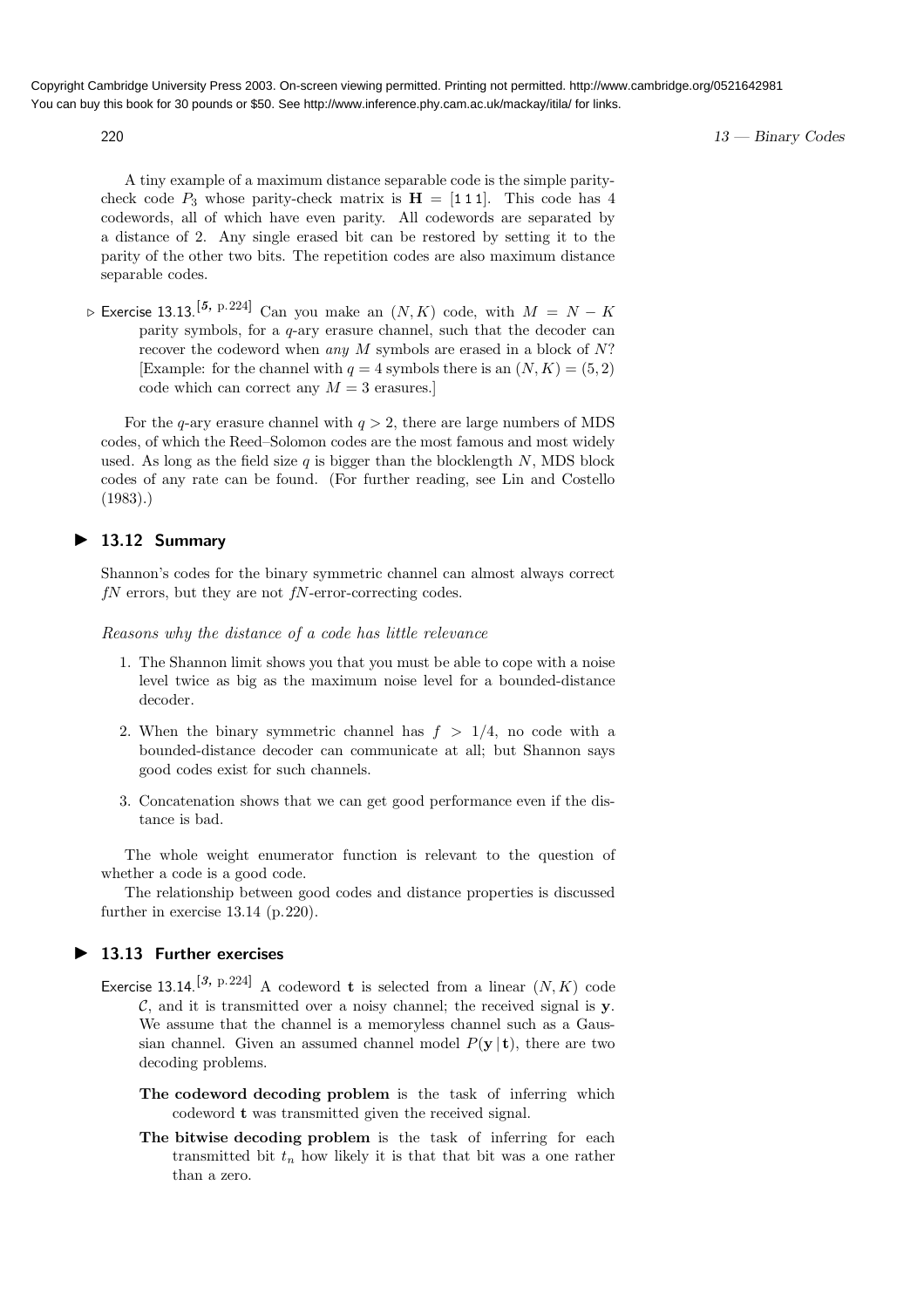13.13: Further exercises 221

Consider optimal decoders for these two decoding problems. Prove that the probability of error of the optimal bitwise-decoder is closely related to the probability of error of the optimal codeword-decoder, by proving the following theorem.

**Theorem 13.1** If a binary linear code has minimum distance  $d_{\min}$ , then, for any given channel, the codeword bit error probability of the optimal bitwise decoder,  $p_b$ , and the block error probability of the maximum likelihood decoder,  $p_B$ , are related by:

$$
p_{\rm B} \ge p_{\rm b} \ge \frac{1}{2} \frac{d_{\rm min}}{N} p_{\rm B}.\tag{13.39}
$$

Exercise 13.15.<sup>[1]</sup> What are the minimum distances of the  $(15, 11)$  Hamming code and the (31, 26) Hamming code?

- $\triangleright$  Exercise 13.16.<sup>[2]</sup> Let  $A(w)$  be the average weight enumerator function of a rate-1/3 random linear code with  $N = 540$  and  $M = 360$ . Estimate, from first principles, the value of  $A(w)$  at  $w = 1$ .
	- Exercise 13.17.<sup>[3C]</sup> A code with minimum distance greater than  $d_{\rm GV}$ . A rather nice (15, 5) code is generated by this generator matrix, which is based on measuring the parities of all the  $\binom{5}{3} = 10$  triplets of source bits:

G = 1 · · · · · 1 1 1 · · 1 1 · 1 · 1 · · · · · 1 1 1 1 · 1 1 · · · 1 · · 1 · · 1 1 · 1 · 1 1 · · · 1 · 1 1 · · 1 1 · 1 · 1 · · · · 1 1 1 1 · · 1 1 · 1 · . (13.40)

Find the minimum distance and weight enumerator function of this code.

Exercise 13.18.<sup>[3C]</sup> Find the minimum distance of the 'pentagonful' lowdensity parity-check code whose parity-check matrix is

| $H =$ | $\mathbf{1}$<br>$\blacksquare$ .<br>$\bullet$<br>$\blacksquare$ . | $\blacksquare$ .<br>$\overline{1}$<br>$\sim$ 10 $\pm$<br>$\sim$ $\sim$ | $\sim$ $\sim$<br>$\bullet$<br>- 1<br>$\cdots$ 1 | $\sim$<br>$\sim$<br>$\mathbf{1}$  | $\cdots$ 111 $\cdots$<br>$\cdot$ $\cdot$ 1<br>and the state of the state of the<br>$\cdot$ .<br>-1 | $\mathbf{I} = \mathbf{I}$                     | $\sim$                                                 | $\cdot$<br>$\blacksquare$<br>$\cdots$ 1 $\cdots$<br>$\sim 10$ | $\sim$ $\sim$<br>$\bullet$<br>$\bullet$<br>$\sim$ $\sim$ | .<br>$\sim$<br>$\sim$<br>$\overline{1}$                                                  | $\bullet$<br>$\cdot$<br>$\blacksquare$<br>$\blacksquare$ | ٠<br>$\cdot$<br>$\bullet$                                    | ٠                                          | $\sim$<br>٠                                                | ٠<br>٠                                         |           |         |  |
|-------|-------------------------------------------------------------------|------------------------------------------------------------------------|-------------------------------------------------|-----------------------------------|----------------------------------------------------------------------------------------------------|-----------------------------------------------|--------------------------------------------------------|---------------------------------------------------------------|----------------------------------------------------------|------------------------------------------------------------------------------------------|----------------------------------------------------------|--------------------------------------------------------------|--------------------------------------------|------------------------------------------------------------|------------------------------------------------|-----------|---------|--|
|       | $\bullet$<br>$\cdot$<br>$\cdot$<br>٠                              | $\bullet$<br>$\bullet$                                                 | $\cdot$                                         | $\ddot{\phantom{0}}$<br>$\bullet$ | $\bullet$<br>$\bullet$<br>$\bullet$<br>$\bullet$<br>$\bullet$                                      | (1)<br>$\cdot$<br>$\sim$<br>$\cdot$<br>$\sim$ | $\sim$<br>$\sim$<br>$-1$<br>$\sim$ $\sim$<br>$\bullet$ | $\sim$ $\sim$<br>$\sim$<br>$\sim$                             | $\bullet$<br>$\bullet$<br>$\mathcal{A}$                  | $\cdots$ $\cdots$ 1<br>$1 \cdot 11$<br>$\cdots$ $\cdots$ 1<br>$-1$ .<br>$\blacksquare$ . | $\blacksquare$                                           | $\ddot{\phantom{1}}$<br>$\mathbf{1}$<br>$\cdots$ 1<br>$\sim$ | $\cdot$<br>$\overline{1}$<br>$\sim$ $\sim$ | $\bullet$<br>$\bullet$<br>$\overline{1}$<br>$\overline{1}$ | $\cdots$ 1<br>$\bullet$<br>$\bullet$<br>$\sim$ | $\bullet$ | (13.41) |  |



Figure 13.17. The graph of the pentagonful low-density parity-check code with 15 bit nodes (circles) and 10 parity-check nodes (triangles).

Show that nine of the ten rows are independent, so the code has parameters  $N = 15$ ,  $K = 6$ . Using a computer, find its weight enumerator function.

 $\triangleright$  Exercise 13.19.<sup>[3]</sup> Replicate the calculations used to produce figure 13.12. Check the assertion that the highest noise level that's correctable is 0.0588. Explore alternative concatenated sequences of codes. Can you find a better sequence of concatenated codes – better in the sense that it has either higher asymptotic rate  $R$  or can tolerate a higher noise level f?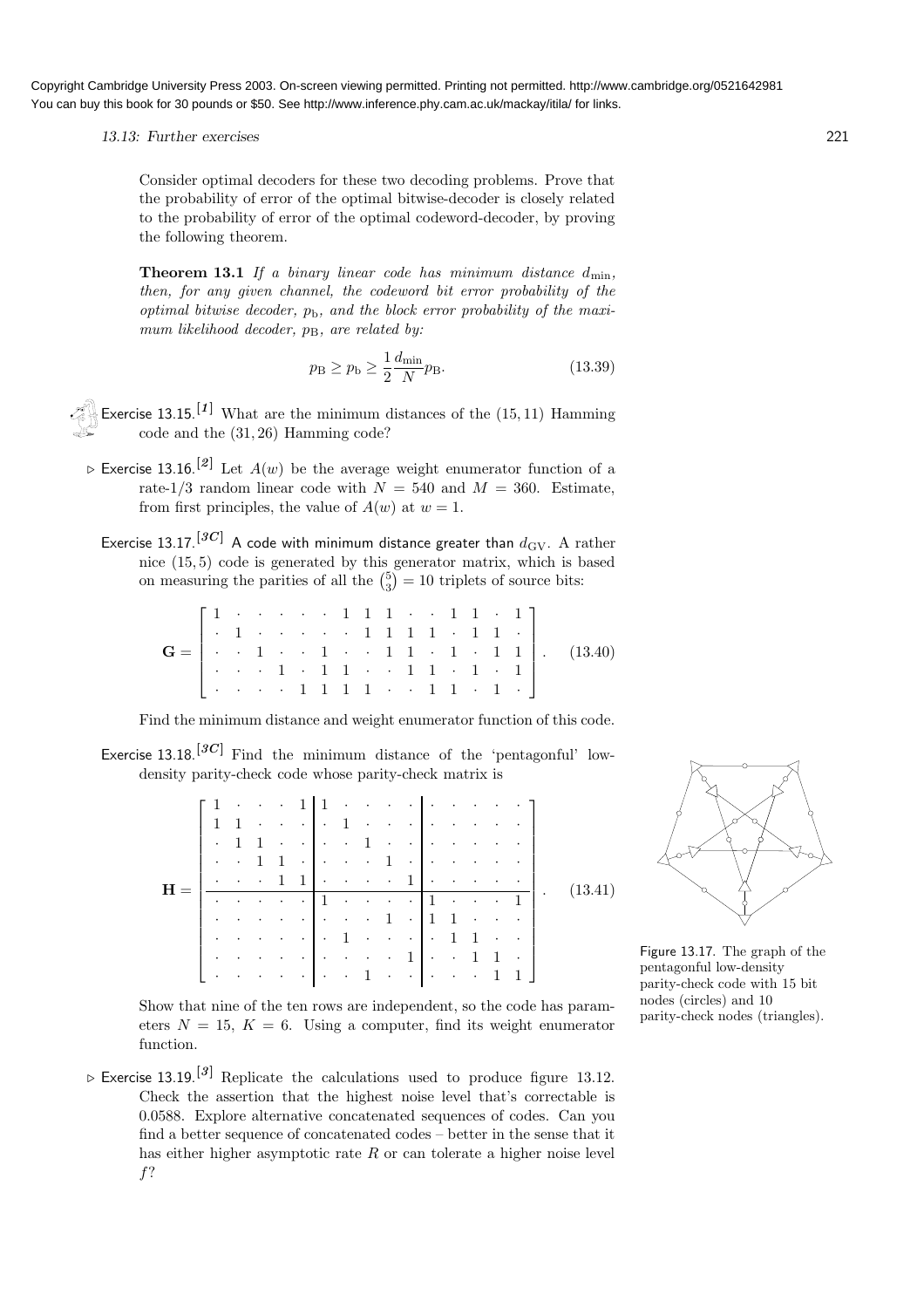Exercise 13.20.<sup>[3, p.226]</sup> Investigate the possibility of achieving the Shannon limit with linear block codes, using the following counting argument. Assume a linear code of large blocklength N and rate  $R = K/N$ . The code's parity-check matrix **H** has  $M = N - K$  rows. Assume that the code's optimal decoder, which solves the syndrome decoding problem  $\mathbf{Hn} = \mathbf{z}$ , allows reliable communication over a binary symmetric channel with flip probability  $f$ .

How many 'typical' noise vectors n are there?

Roughly how many distinct syndromes z are there?

Since **n** is reliably deduced from **z** by the optimal decoder, the number of syndromes must be greater than or equal to the number of typical noise vectors. What does this tell you about the largest possible value of rate R for a given  $f$ ?

- $\triangleright$  Exercise 13.21.<sup>[2]</sup> Linear binary codes use the input symbols 0 and 1 with equal probability, implicitly treating the channel as a symmetric channel. Investigate how much loss in communication rate is caused by this assumption, if in fact the channel is a highly asymmetric channel. Take as an example a Z-channel. How much smaller is the maximum possible rate of communication using symmetric inputs than the capacity of the channel? [Answer: about 6%.]
	- Exercise 13.22.<sup>[2]</sup> Show that codes with 'very bad' distance are 'bad' codes, as defined in section 11.4 (p.183).
	- Exercise 13.23.<sup>[3]</sup> One linear code can be obtained from another by puncturing. Puncturing means taking each codeword and deleting a defined set of bits. Puncturing turns an  $(N, K)$  code into an  $(N', K)$  code, where  $N' < N$ .

Another way to make new linear codes from old is shortening. Shortening means constraining a defined set of bits to be zero, and then deleting them from the codewords. Typically if we shorten by one bit, half of the code's codewords are lost. Shortening typically turns an  $(N, K)$  code into an  $(N', K')$  code, where  $N - N' = K - K'$ .

Another way to make a new linear code from two old ones is to make the intersection of the two codes: a codeword is only retained in the new code if it is present in both of the two old codes.

Discuss the effect on a code's distance properties of puncturing, shortening, and intersection. Is it possible to turn a code family with bad distance into a code family with good distance, or *vice versa*, by each of these three manipulations?

Exercise  $13.24$ .<sup>[3, p.226]</sup> Todd Ebert's 'hat puzzle'.

Three players enter a room and a red or blue hat is placed on each person's head. The colour of each hat is determined by a coin toss, with the outcome of one coin toss having no effect on the others. Each person can see the other players' hats but not his own.

No communication of any sort is allowed, except for an initial strategy session before the group enters the room. Once they have had a chance to look at the other hats, the players must simultaneously guess their

 $13$  — Binary Codes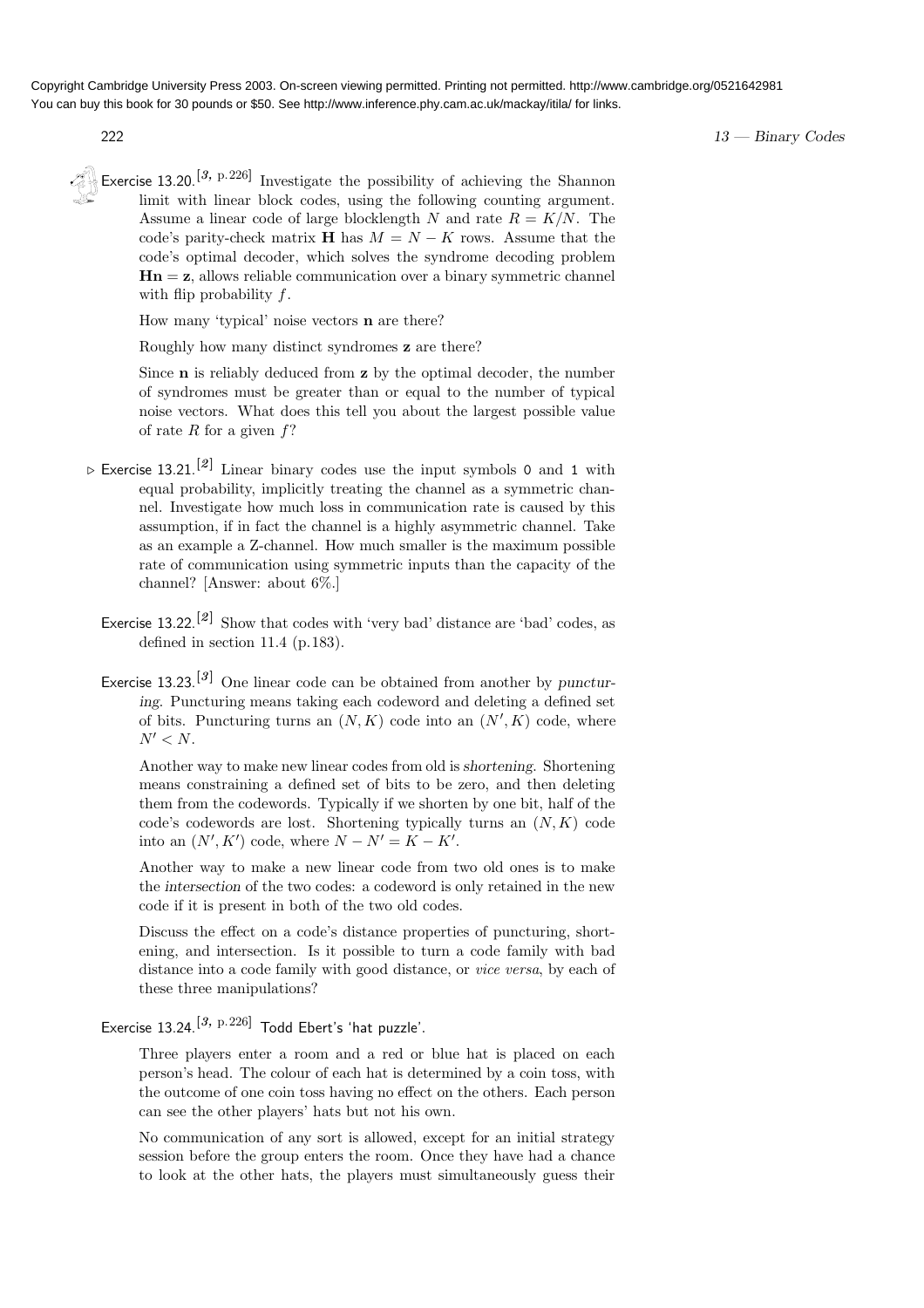13.14: Solutions 223

own hat's colour or pass. The group shares a \$3 million prize if at least one player guesses correctly and no players guess incorrectly. If you already know the hat

The same game can be played with any number of players. The general problem is to find a strategy for the group that maximizes its chances of winning the prize. Find the best strategies for groups of size three and seven.

[Hint: when you've done three and seven, you might be able to solve fifteen.]

- Exercise 13.25.<sup>[5]</sup> Estimate how many binary low-density parity-check codes have self-orthogonal duals. [Note that we don't expect a huge number, since almost all low-density parity-check codes are 'good', but a lowdensity parity-check code that contains its dual must be 'bad'.]
- Exercise 13.26.<sup>[2]</sup> In figure 13.15 we plotted the error probability associated with a single codeword of weight  $d$  as a function of the noise level  $f$  of a binary symmetric channel. Make an equivalent plot for the case of the Gaussian channel, showing the error probability associated with a single codeword of weight  $d$  as a function of the rate-compensated signal to noise ratio  $E_{\rm b}/N_0$ . Because  $E_{\rm b}/N_0$  depends on the rate, you have to choose a code rate. Choose  $R = 1/2, 2/3, 3/4,$  or 5/6.

#### ▶ 13.14 Solutions

The probability of block error to leading. order is  $p_{\text{B}} = \frac{3}{N} {N \choose 2} f^2$ .

Solution to exercise 13.7 (p.217). A binary vector is perpendicular to itself if it has even weight, i.e., an even number of 1s.

Solution to exercise 13.11 (p.219). The self-dual code has two equivalent parity-check matrices,  $\mathbf{H}_1 = \mathbf{G} = [\mathbf{I}_K | \mathbf{P}^{\mathsf{T}}]$  and  $\mathbf{H}_2 = [\mathbf{P} | \mathbf{I}_K]$ ; these must be equivalent to each other through row additions, that is, there is a matrix U such that  $\mathbf{U}\mathbf{H}_2 = \mathbf{H}_1$ , so

$$
[\mathbf{UP}|\mathbf{UI}_K] = [\mathbf{I}_K|\mathbf{P}^\mathsf{T}]. \tag{13.42}
$$

From the right-hand sides of this equation, we have  $\mathbf{U} = \mathbf{P}^{\mathsf{T}}$ , so the left-hand sides become:

$$
\mathbf{P}^{\mathsf{T}}\mathbf{P} = \mathbf{I}_K. \tag{13.43}
$$

Thus if a code with generator matrix  $\mathbf{G} = [\mathbf{I}_K | \mathbf{P}^{\mathsf{T}}]$  is self-dual then **P** is an orthogonal matrix, modulo 2, and vice versa.

Solution to exercise 13.12 (p.219). The  $(8, 4)$  and  $(7, 4)$  codes are intimately related. The (8, 4) code, whose parity-check matrix is

$$
\mathbf{H} = \begin{bmatrix} \mathbf{P} & \mathbf{I}_4 \end{bmatrix} = \begin{bmatrix} 0 & 1 & 1 & 1 & 1 & 0 & 0 & 0 \\ 1 & 0 & 1 & 1 & 0 & 1 & 0 & 0 \\ 1 & 1 & 0 & 1 & 0 & 0 & 1 & 0 \\ 1 & 1 & 1 & 0 & 0 & 0 & 0 & 1 \end{bmatrix}, \quad (13.44)
$$

is obtained by (a) appending an extra parity-check bit which is the parity of all seven bits of the (7, 4) Hamming code; and (b) reordering the first four bits.

puzzle, you could try the 'Scottish version' of the rules in which the prize is only awarded to the group if they all guess correctly.

In the 'Reformed Scottish version', all the players must guess correctly, and there are two rounds of guessing. Those players who guess during round one leave the room. The remaining players must guess in round two. What strategy should the team adopt to maximize their chance of winning?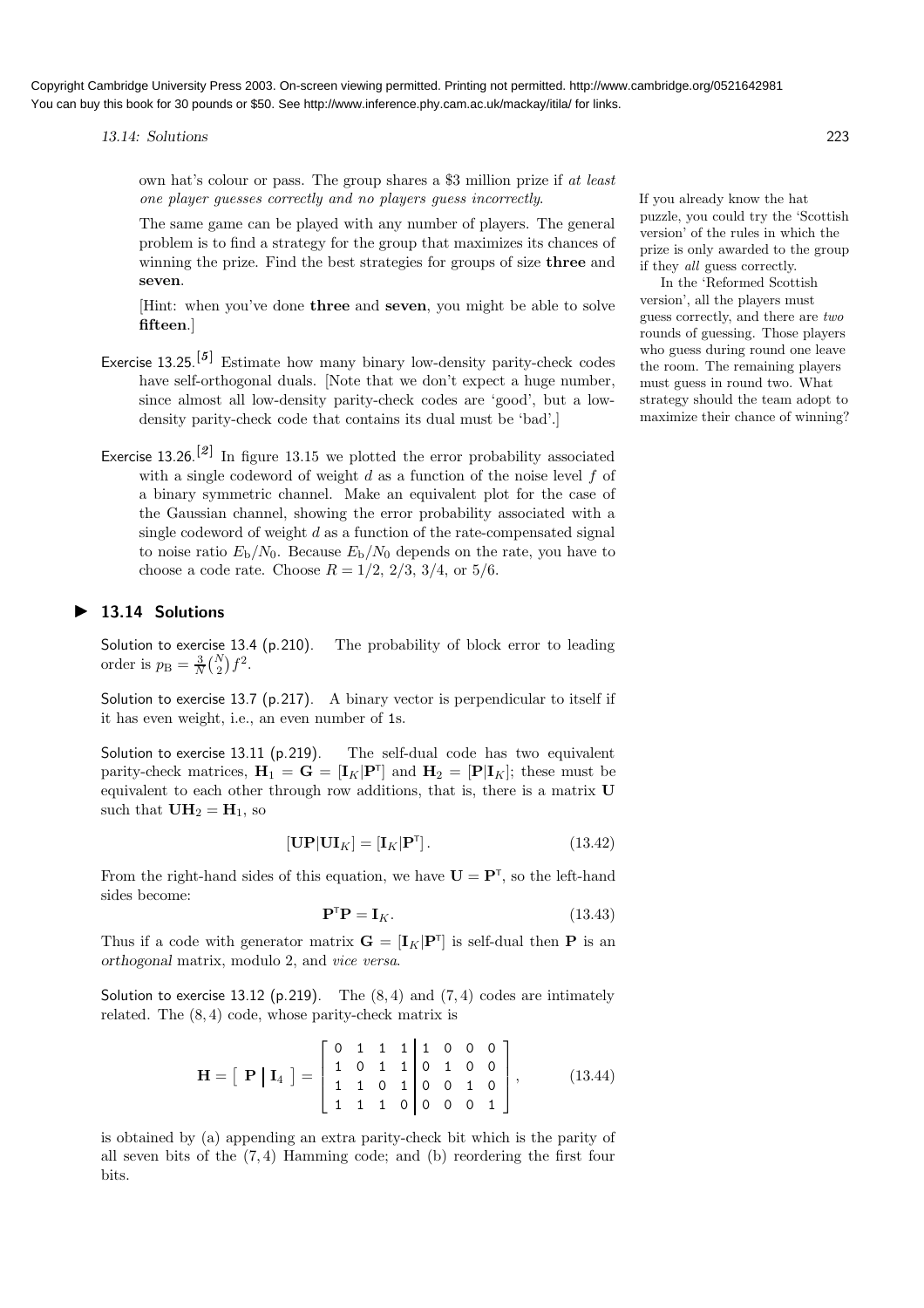$13 - \text{Binary Codes}$ 

Solution to exercise 13.13 (p.220). If an  $(N, K)$  code, with  $M = N - K$  parity symbols, has the property that the decoder can recover the codeword when *any* M symbols are erased in a block of N, then the code is said to be maximum distance separable (MDS).

No MDS binary codes exist, apart from the repetition codes and simple parity codes. For  $q > 2$ , some MDS codes can be found.

As a simple example, here is a  $(9, 2)$  code for the 8-ary erasure channel. The code is defined in terms of the multiplication and addition rules of  $GF(8)$ , which are given in Appendix C.1. The elements of the input alphabet are  $\{0, 1, A, B, C, D, E, F\}$  and the generator matrix of the code is

$$
\mathbf{G} = \left[ \begin{array}{cccccc} 1 & 0 & 1 & A & B & C & D & E & F \\ 0 & 1 & 1 & 1 & 1 & 1 & 1 & 1 & 1 \end{array} \right].
$$
 (13.45)

The resulting 64 codewords are:

| 000000000 | 011111111 | <b>OAAAAAAAA</b> | OBBBBBBBB | OCCCCCCCC | חתחתחתחמ  | OFFEEEFFE | OFFFFFFFF |
|-----------|-----------|------------------|-----------|-----------|-----------|-----------|-----------|
| 101ABCDEF | 110BADCFE | 1AB01EFCD        | 1BA10FEDC | 1CDEF01AB | 1DCFE10BA | 1EFCDAB01 | 1FEDCBA10 |
| AOACEB1FD | A1BDFA0EC | AAOEC1BDF        | AB1FD0ACE | ACEOAFDB1 | ADF1BECA0 | AECAODE1B | AFDB1CEOA |
| BOBEDFC1A | B1AFCEDOB | BA1CFDEBO        | BBODECFA1 | BCFA1BODE | BDEBOA1CF | BEDOB1AFC | BFC1A0BED |
| COCBFEAD1 | C1DAEFBCO | CAE1DCOFB        | CBFOCD1EA | CCOFBAE1D | CD1EABFOC | CEAD10CBF | CFBC01DAE |
| DOD1CAFBE | D1CODBEAF | DAFBEOD1C        | DBEAF1COD | DC1DOEBEA | DDOC1FAEB | DEBFAC1DO | DFAEBD0C1 |
| EOEF1DBAC | E1FE0CABD | EACDBF10E        | EBDCAE01F | ECABD1FEO | EDBACOEF1 | EE01FBDCA | EF10EACDB |
| FOFDA1ECB | F1ECBOFDA | FADFORCE1        | FRCE1ADFO | FCB1EDA0F | FDAOFCR1E | FE1BCFOAD | FFOADE1BC |

Solution to exercise 13.14 (p.220). Quick, rough proof of the theorem. Let  $x$ denote the difference between the reconstructed codeword and the transmitted codeword. For any given channel output r, there is a posterior distribution over x. This posterior distribution is positive only on vectors x belonging to the code; the sums that follow are over codewords x. The block error probability is:

$$
p_{\rm B} = \sum_{\mathbf{x} \neq 0} P(\mathbf{x} \mid \mathbf{r}).\tag{13.46}
$$

The average bit error probability, averaging over all bits in the codeword, is:

$$
p_{\rm b} = \sum_{\mathbf{x} \neq 0} P(\mathbf{x} \mid \mathbf{r}) \frac{w(\mathbf{x})}{N},\tag{13.47}
$$

where  $w(\mathbf{x})$  is the weight of codeword x. Now the weights of the non-zero codewords satisfy

$$
1 \ge \frac{w(\mathbf{x})}{N} \ge \frac{d_{\min}}{N}.\tag{13.48}
$$

Substituting the inequalities (13.48) into the definitions (13.46, 13.47), we obtain:

$$
p_{\rm B} \ge p_{\rm b} \ge \frac{d_{\rm min}}{N} p_{\rm B},\tag{13.49}
$$

which is a factor of two stronger, on the right, than the stated result (13.39). In making the proof watertight, I have weakened the result a little.

Careful proof. The theorem relates the performance of the optimal block decoding algorithm and the optimal bitwise decoding algorithm.

We introduce another pair of decoding algorithms, called the blockguessing decoder and the bit-guessing decoder. The idea is that these two algorithms are similar to the optimal block decoder and the optimal bitwise decoder, but lend themselves more easily to analysis.

We now define these decoders. Let **x** denote the inferred codeword. For any given code: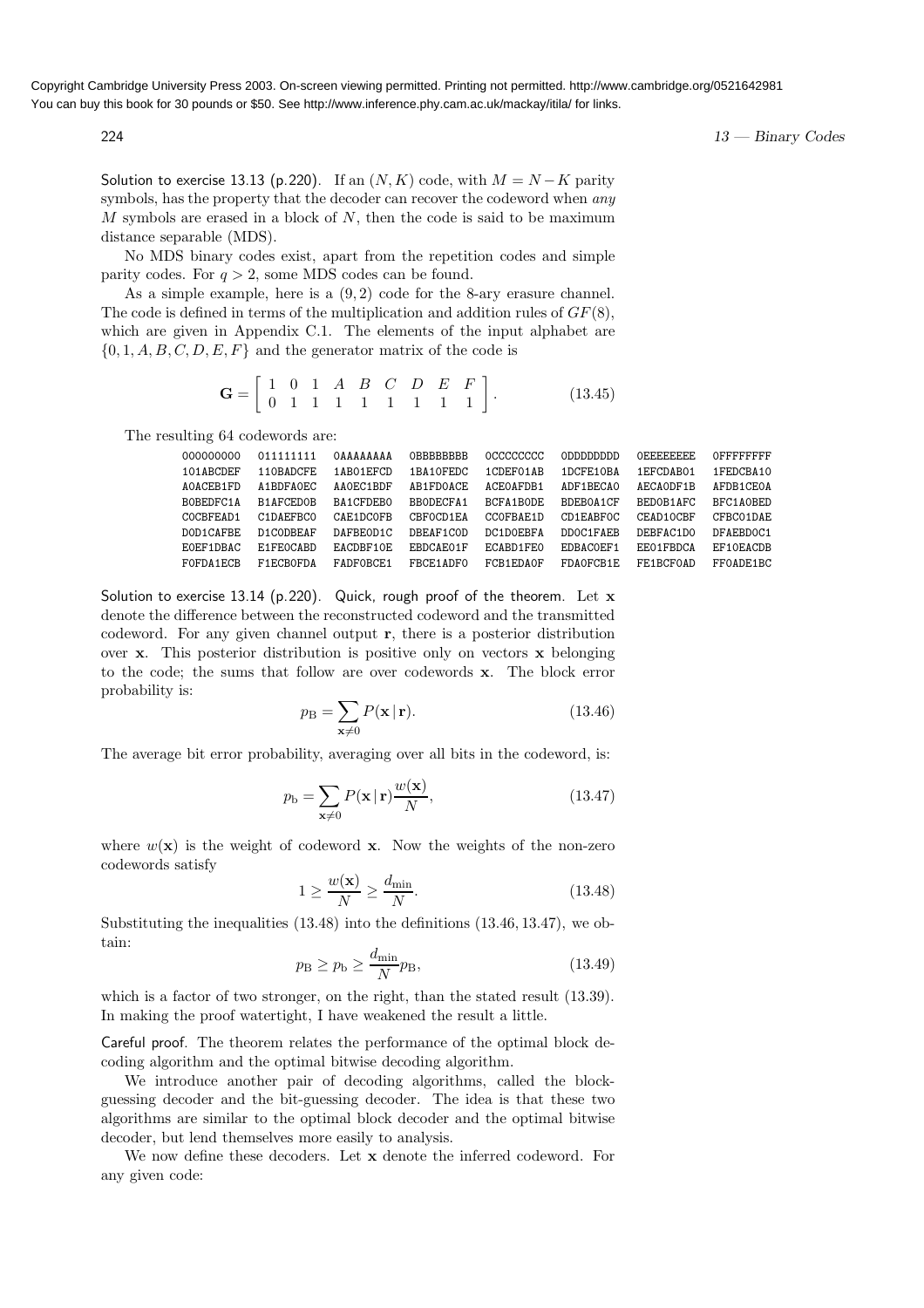13.14: Solutions 225

The optimal block decoder returns the codeword x that maximizes the posterior probability  $P(x | r)$ , which is proportional to the likelihood  $P(\mathbf{r} \mid \mathbf{x}).$ 

The probability of error of this decoder is called  $p_B$ .

The optimal bit decoder returns for each of the  $N$  bits,  $x_n$ , the value of a that maximizes the posterior probability  $P(x_n = a | r)$  $\mathbf{F}[\mathbf{x} | \mathbf{r}) \mathbb{1}[x_n = a].$ 

The probability of error of this decoder is called  $p_{\rm b}$ .

The block-guessing decoder returns a random codeword x with probability distribution given by the posterior probability  $P(\mathbf{x} | \mathbf{r})$ .

The probability of error of this decoder is called  $p_B^G$ .

The bit-guessing decoder returns for each of the N bits,  $x_n$ , a random bit from the probability distribution  $P(x_n = a | \mathbf{r}).$ 

The probability of error of this decoder is called  $p_{\text{b}}^{\text{G}}$ .

The theorem states that the optimal bit error probability  $p<sub>b</sub>$  is bounded above by  $p_B$  and below by a given multiple of  $p_B$  (13.39).

The left-hand inequality in  $(13.39)$  is trivially true – if a block is correct, all its constituent bits are correct; so if the optimal block decoder outperformed the optimal bit decoder, we could make a better bit decoder from the block decoder.

We prove the right-hand inequality by establishing that:

(a) the bit-guessing decoder is nearly as good as the optimal bit decoder:

$$
p_{\mathrm{b}}^{\mathrm{G}} \le 2p_{\mathrm{b}}.\tag{13.50}
$$

(b) the bit-guessing decoder's error probability is related to the blockguessing decoder's by

$$
p_{\rm b}^{\rm G} \ge \frac{d_{\rm min}}{N} p_{\rm B}^{\rm G}.\tag{13.51}
$$

Then since  $p_{\text{B}}^{\text{G}} \ge p_{\text{B}}$ , we have

$$
p_{\rm b} > \frac{1}{2} p_{\rm b}^{\rm G} \ge \frac{1}{2} \frac{d_{\rm min}}{N} p_{\rm B}^{\rm G} \ge \frac{1}{2} \frac{d_{\rm min}}{N} p_{\rm B}.
$$
 (13.52)

We now prove the two lemmas.

Near-optimality of guessing: Consider first the case of a single bit, with posterior probability  $\{p_0, p_1\}$ . The optimal bit decoder has probability of error

$$
P^{\text{optimal}} = \min(p_0, p_1). \tag{13.53}
$$

The guessing decoder picks from 0 and 1. The truth is also distributed with the same probability. The probability that the guesser and the truth match is  $p_0^2 + p_1^2$ ; the probability that they mismatch is the guessing error probability,

$$
P^{\text{guess}} = 2p_0 p_1 \le 2 \min(p_0, p_1) = 2P^{\text{optimal}}.\tag{13.54}
$$

Since  $p_b^G$  is the average of many such error probabilities,  $P_{\text{guess}}^{\text{guess}}$ , and  $p_b$  is the average of the corresponding optimal error probabilities,  $P^{\text{optimal}}$ , we obtain the desired relationship (13.50) between  $p_{\rm b}^{\rm G}$  and  $p_{\rm b}$ .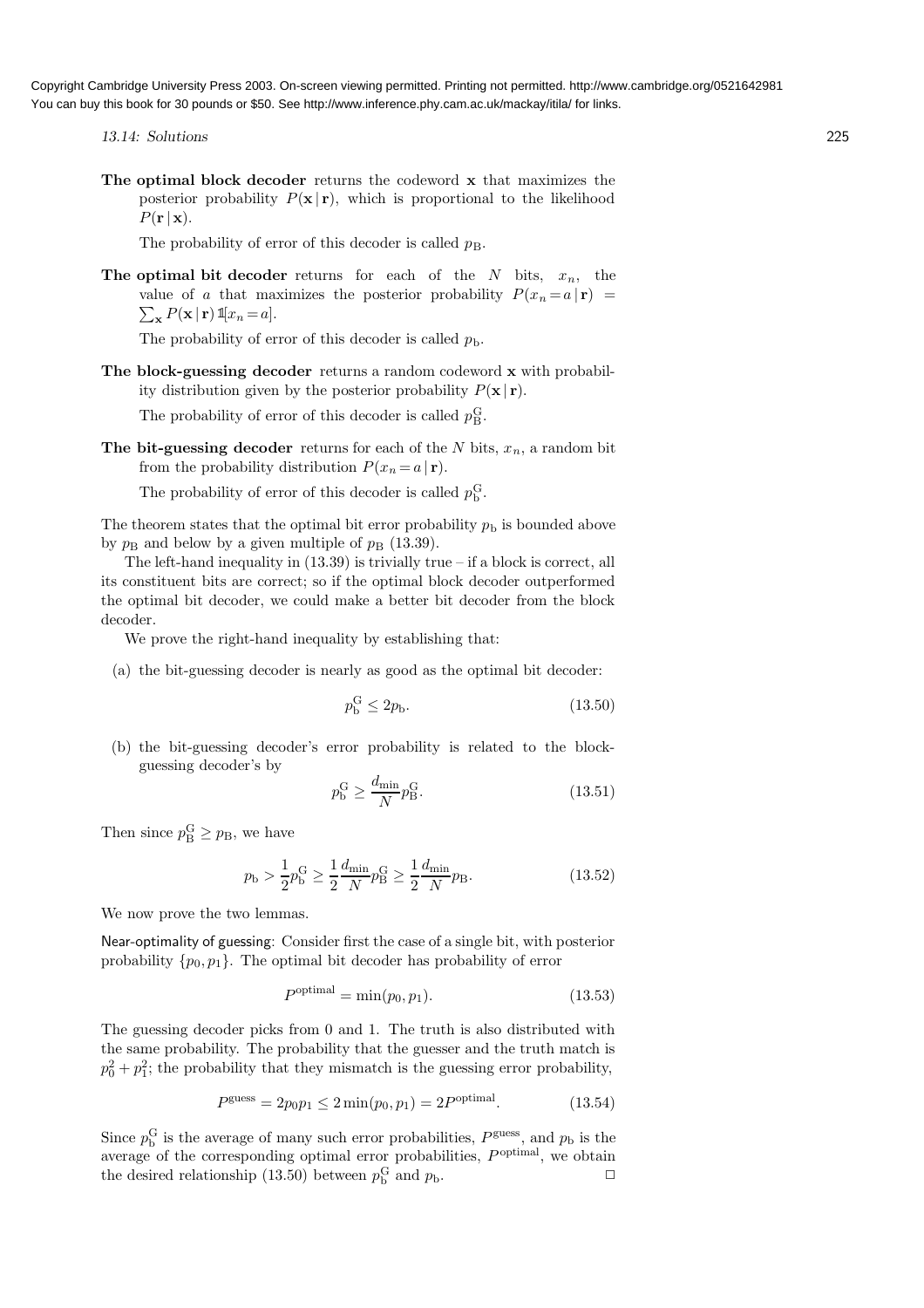$13 - \text{Binary Codes}$ 

Relationship between bit error probability and block error probability: The bitguessing and block-guessing decoders can be combined in a single system: we can draw a sample  $x_n$  from the marginal distribution  $P(x_n | r)$  by drawing a sample  $(x_n, \mathbf{x})$  from the joint distribution  $P(x_n, \mathbf{x} | \mathbf{r})$ , then discarding the value of x.

We can distinguish between two cases: the discarded value of x is the correct codeword, or not. The probability of bit error for the bit-guessing decoder can then be written as a sum of two terms:

$$
p_{\text{b}}^{\text{G}} = P(\mathbf{x} \text{ correct}) P(\text{bit error} | \mathbf{x} \text{ correct})
$$

$$
+ P(\mathbf{x} \text{ incorrect}) P(\text{bit error} | \mathbf{x} \text{ incorrect})
$$

$$
= 0 + p_{\text{B}}^{\text{G}} P(\text{bit error} | \mathbf{x} \text{ incorrect}).
$$

Now, whenever the guessed  $x$  is incorrect, the true  $x$  must differ from it in at least d bits, so the probability of bit error in these cases is at least  $d/N$ . So

$$
p_{\mathrm{b}}^{\mathrm{G}} \ge \frac{d}{N} p_{\mathrm{B}}^{\mathrm{G}}.
$$

QED.  $\Box$ 

Solution to exercise 13.20 (p.222). The number of 'typical' noise vectors **n** is roughly  $2^{NH_2(f)}$ . The number of distinct syndromes **z** is  $2^M$ . So reliable communication implies

$$
M \ge NH_2(f),\tag{13.55}
$$

or, in terms of the rate  $R = 1 - M/N$ ,

$$
R \le 1 - H_2(f), \tag{13.56}
$$

a bound which agrees precisely with the capacity of the channel.

This argument is turned into a proof in the following chapter.

Solution to exercise 13.24 (p.222). In the three-player case, it is possible for the group to win three-quarters of the time.

Three-quarters of the time, two of the players will have hats of the same colour and the third player's hat will be the opposite colour. The group can win every time this happens by using the following strategy. Each player looks at the other two players' hats. If the two hats are different colours, he passes. If they are the same colour, the player guesses his own hat is the opposite colour.

This way, every time the hat colours are distributed two and one, one player will guess correctly and the others will pass, and the group will win the game. When all the hats are the same colour, however, all three players will guess incorrectly and the group will lose.

When any particular player guesses a colour, it is true that there is only a 50:50 chance that their guess is right. The reason that the group wins 75% of the time is that their strategy ensures that when players are guessing wrong, a great many are guessing wrong.

For larger numbers of players, the aim is to ensure that most of the time no one is wrong and occasionally everyone is wrong at once. In the game with 7 players, there is a strategy for which the group wins 7 out of every 8 times they play. In the game with 15 players, the group can win 15 out of 16 times. If you have not figured out these winning strategies for teams of 7 and 15, I recommend thinking about the solution to the three-player game in terms